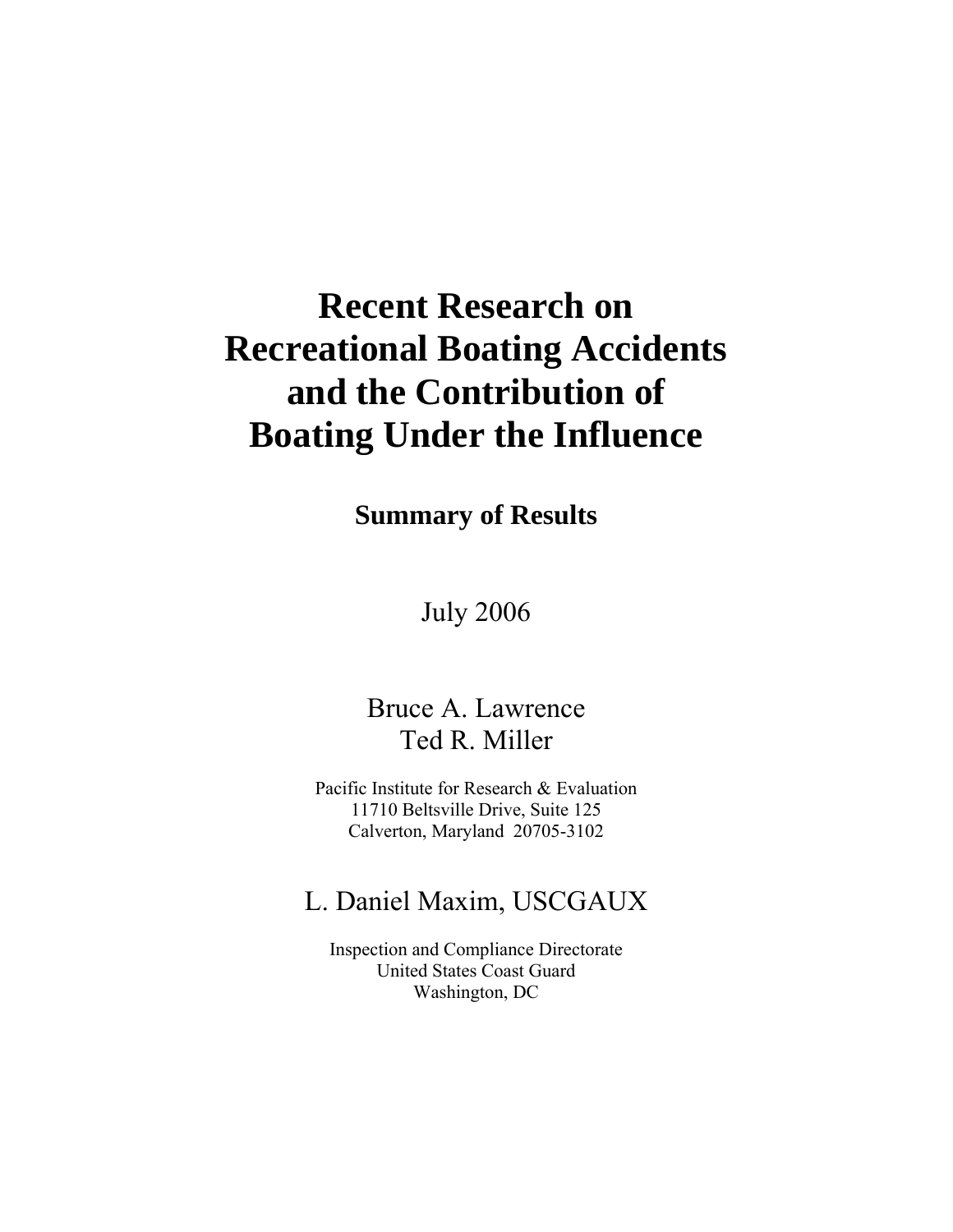## **Table of Contents**

| 1. | <b>EXECUTIVE SUMMARY</b> |                                                                          |                                             | $\mathbf{1}$   |
|----|--------------------------|--------------------------------------------------------------------------|---------------------------------------------|----------------|
|    | 1.1.                     | Introduction                                                             |                                             |                |
|    |                          | 1.2. Under-reporting                                                     |                                             |                |
|    | 1.3.                     | Accidents involving alcohol                                              |                                             |                |
| 2. | <b>DETAILS</b>           |                                                                          |                                             | $\overline{4}$ |
|    | 2.1.                     | Background                                                               |                                             | $\overline{4}$ |
|    |                          | 2.1.1                                                                    | Boating accident reporting                  | 5              |
|    |                          |                                                                          | 2.2.2. Utility of BARD                      | 6              |
|    | 2.2.                     | The PIRE Study                                                           |                                             | 9              |
|    |                          | 2.2.1.                                                                   | Exploratory data analysis                   | 10             |
|    |                          |                                                                          | 2.2.2. Accident focus                       | 10             |
|    |                          |                                                                          | 2.2.3. Search for other data sets           | 11             |
|    | 2.3.                     | Estimating the incidence of recreational boating fatalities and injuries |                                             | 12             |
|    |                          | 2.3.1.                                                                   | Deaths                                      | 13             |
|    |                          |                                                                          | 2.3.2. Hospital-admitted non-fatal injuries | 15             |
|    |                          |                                                                          | 2.3.3. Non-admitted, non-fatal injuries     | 16             |
|    |                          |                                                                          | 2.3.4. Social and economic costs            | 17             |
|    | 2.4.                     | Alcohol and drug involvement in recreational boating injuries            |                                             | 19             |
|    |                          |                                                                          | 2.4.1. Fatalities in BARD                   | 20             |
|    |                          |                                                                          | 2.4.2. Non-fatal injuries in BARD           | 22             |
|    |                          | 2.4.3                                                                    | Source of report                            | 22             |
|    | 2.5.                     | Findings and recommendations                                             |                                             | 23             |
|    | 2.6.                     | Acknowledgements                                                         |                                             | 24             |
|    | <b>REFERENCES</b>        |                                                                          |                                             |                |

## **F I G U R E S**

| Figure 1: | Recreational boating fatalities and fatality rate per 100,000 numbered boats, |    |  |  |
|-----------|-------------------------------------------------------------------------------|----|--|--|
|           | $1970 - 2005$                                                                 |    |  |  |
| Figure 2: | Fatalities per 100,000 registered boats by state, 2002                        | 14 |  |  |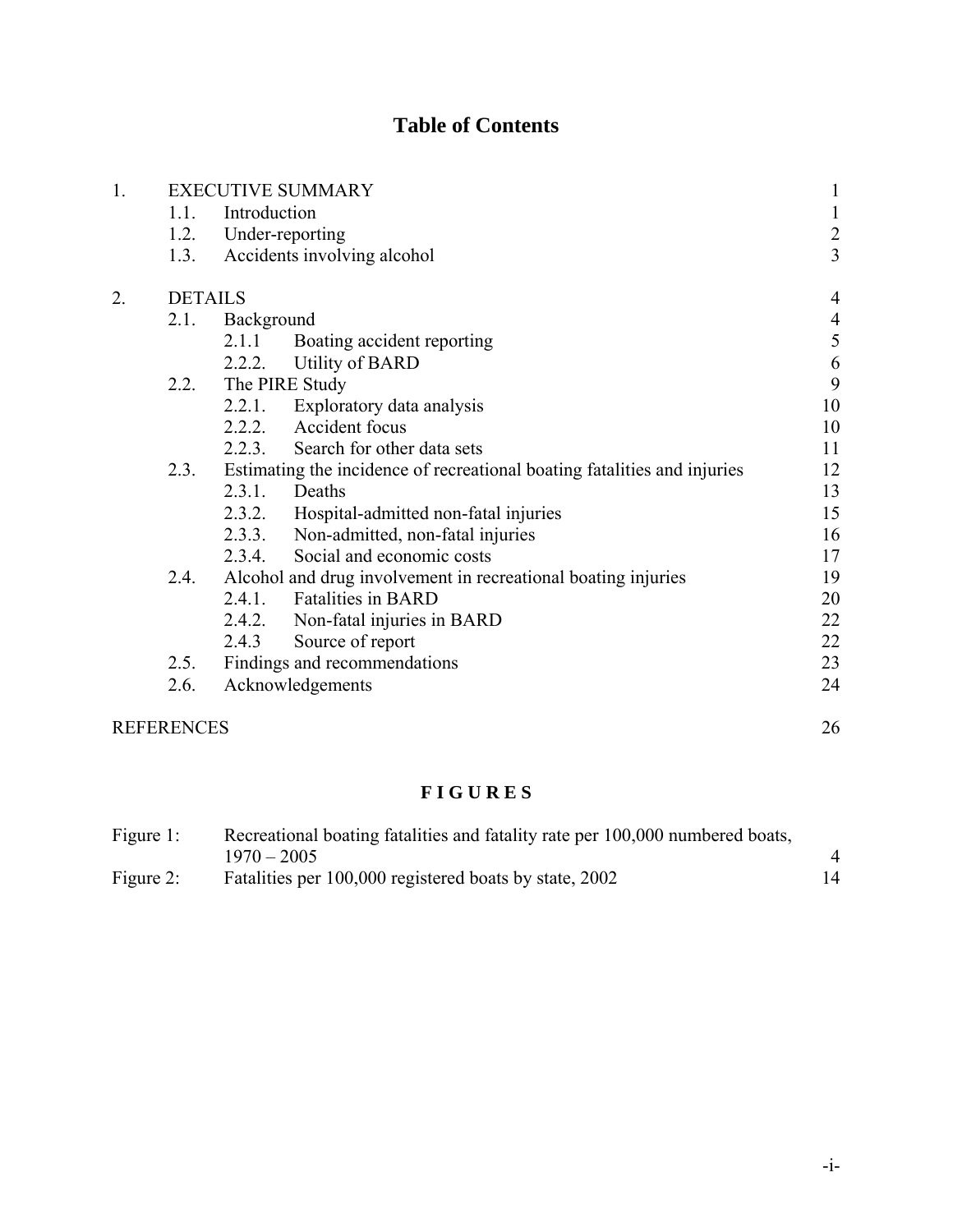## **1. EXECUTIVE SUMMARY**

#### **1.1. Introduction**

The *United States Coast Guard* (USCG) has the legal responsibility to collect, analyze, and publish recreational boating accident data and statistical information for the fifty states, five U.S. territories, and the District of Columbia. Boating accident statistics are compiled and used for many purposes, such as: identifying trends; characterizing accident causes; assessing the contributions of operator error, mechanical malfunctions, and environmental factors; and evaluating the possible benefits of government initiatives (e.g., boater education, legislation/regulation, and boat construction standards) to reduce the risks associated with recreational boating activity. Complete and accurate accident data are essential for these purposes.

Over the years, USCG and state boating authorities have made many improvements in the quality, accuracy, and relevance of the boating accident and investigation data captured by the *Boating Accident Report Database* (BARD) System. For example:

- $\triangleright$  USCG and the states have provided training to law enforcement officials who conduct accident investigations and state BARD analysts who process accident reports in an effort to provide greater consistency and accuracy in reporting.
- $\triangleright$  The accident report forms have been revised to increase clarity and provide more missionessential data (e.g., occupant use of a personal floatation device at the time of the accident).
- $\triangleright$  USCG has sponsored research to estimate the utilization of various types of boats to provide exposure measures for the calculation of more meaningful accident rate estimates.

Even though many improvements in the collection of boating accident data and reporting of statistics have been made, opportunities for further improvement remain. For example:

- $\triangleright$  The evidence suggests that non-fatal boating accidents are significantly under-reported. For various reasons (e.g., lack of knowledge or deliberate choice), some boaters fail to report accidents despite federal regulations requiring them to do so and government efforts to increase reporting. State and federal officials believe that the percentage of non-fatal accidents that goes unreported is appreciable—particularly for less serious injuries or *property damage only* (PDO) accidents. Under-reporting biases the computed accident rates downward and masks the actual magnitude of boating risks. If risks are underestimated, then society may fail to take appropriate actions to control or reduce these risks.
- $\triangleright$  USCG lacks economic data and methods to estimate the social costs of boating accidents. Such costs serve as an essential input for cost-benefit analysis of intervention strategies and enable inter-modal comparisons of accident costs (e.g., the costs of boating accidents compared to those for aircraft or automobile accidents).
- $\triangleright$  Boating under the influence of alcohol and/or drugs (as with other forms of transportation) is generally recognized as an important safety issue. Numerous studies have shown that alcohol use increases both the likelihood and severity of boating accidents. Estimates of the contribution of alcohol use to the incidence and costs of boating accidents would be valuable.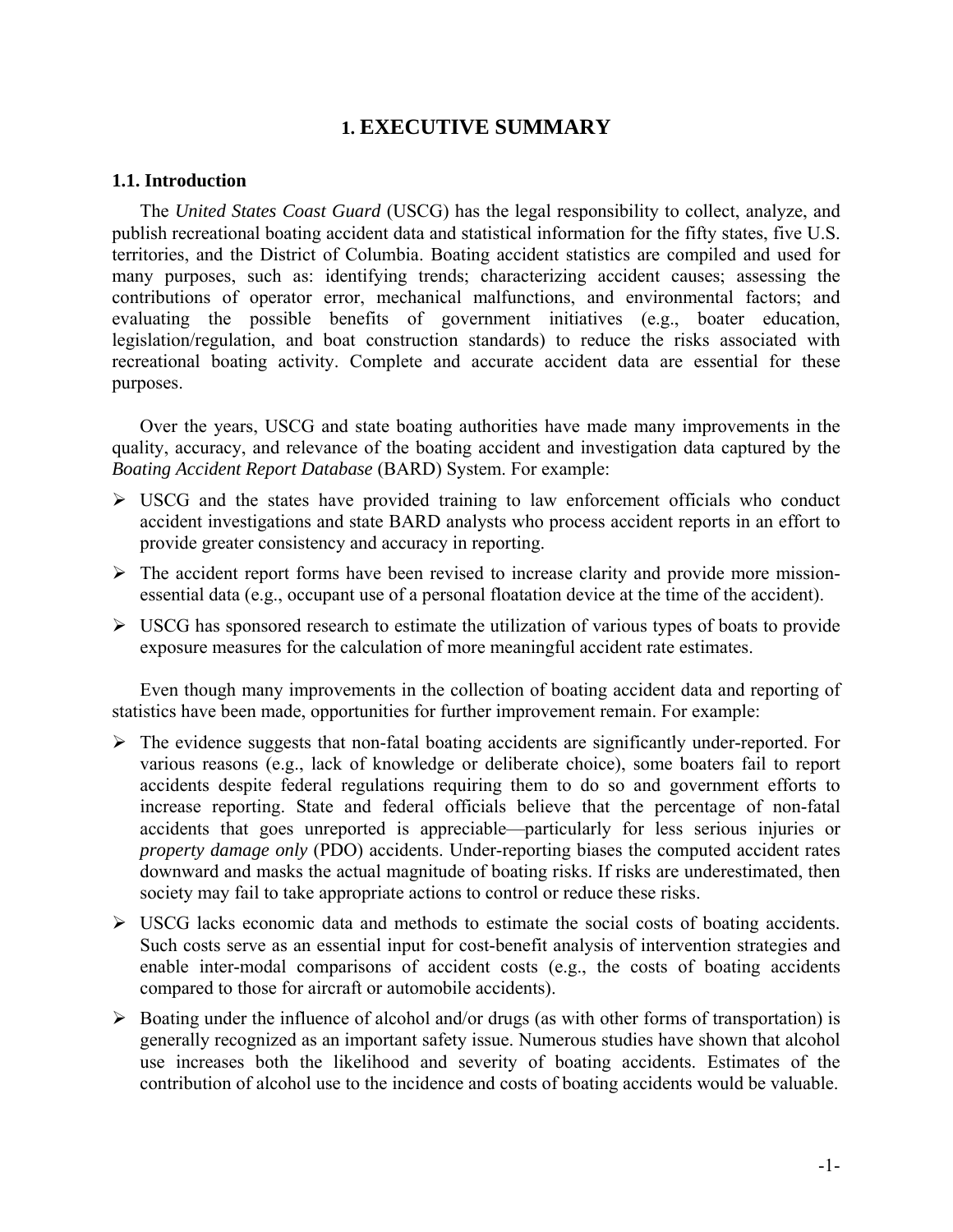USCG sponsored a study by the *Pacific Institute for Research and Evaluation* (PIRE) to address these three issues. The study team was guided by an external review board including economists, statisticians, and physicians from government agencies, the National Association of State Boating Law Administrators, and the private sector.

This document provides a high-level summary of PIRE's key findings and conclusions.<sup>[1](#page-3-0)</sup>

#### **1.2. Under-reporting**

 $\overline{a}$ 

The study team investigated the extent of under-reporting of recreational boating accidents by comparing fatal and non-fatal injury data captured by the BARD System in calendar year 2002 with data for the same period from other government sources widely used in the analysis of injuries. Boating injury data were partitioned into three categories: (i) fatal injuries, (ii) non-fatal hospital-admitted injuries, and (iii) non-fatal non-admitted injuries (i.e., those treated in emergency departments, clinics, or doctors' offices). For each category, PIRE developed estimates of total injuries in 2002 and compared these to the corresponding totals captured in the BARD System. For the year 2002:

- ¾ This research supports USCG's own BARD-based estimate of 758 boating fatalities in 2002. BARD recorded 750 boating deaths, and USCG's current policy, based on previous analysis, is to adjust the BARD fatality count upwards by 1% to compensate for under-reporting. The research methods employed in this study were different from those used in the earlier USCG studies that quantified the scope of fatal accident under-reporting.
- $\triangleright$  This study estimated that there were 2,181 non-fatal hospital-admitted boating injuries, while BARD recorded 1,752 for 2002. BARD appears to capture a majority of injuries serious enough to result in a hospital admission but still misses a significant share—approximately 20%. This estimate is based on comparisons between BARD and state hospital data. Additional research (e.g., comparisons for other years) is appropriate to verify this estimate.
- $\triangleright$  This study estimates that there may have been 30,000 or more non-fatal non-admitted boating injuries in 2002. This contrasts with just 2,309 such injuries captured by the BARD System. BARD appears to under-report injuries that are not serious enough to warrant hospital admission by a substantial margin. As with non-fatal admitted injuries, this estimate is based on a comparison of BARD figures with state hospital data, and additional research is appropriate to verify this estimate.
- $\triangleright$  The extent of under-reporting varies inversely with the severity of the injury resulting from the accident, being virtually zero for the most serious (fatal) accidents and progressively greater for less serious injuries. This pattern is consistent with USCG expectations. Based on reasonable estimates of the relative social and economic costs of various types of accidents (fatal, non-fatal hospital admitted, and non-fatal non-admitted) the extent of underreporting (in economic terms) is probably no more than 25%.

Under-reporting of accidents is not unique to domestic boating statistics. A recent study by the *National Highway Traffic Safety Administration* (NHTSA) (Blincoe *et al*., 2002), for example, estimated that 21% of vehicle accidents involving injury, as well as 48% of accidents

<span id="page-3-0"></span><sup>&</sup>lt;sup>1</sup> This summary does not address PIRE's work completed on boating accident costs, which is currently under review.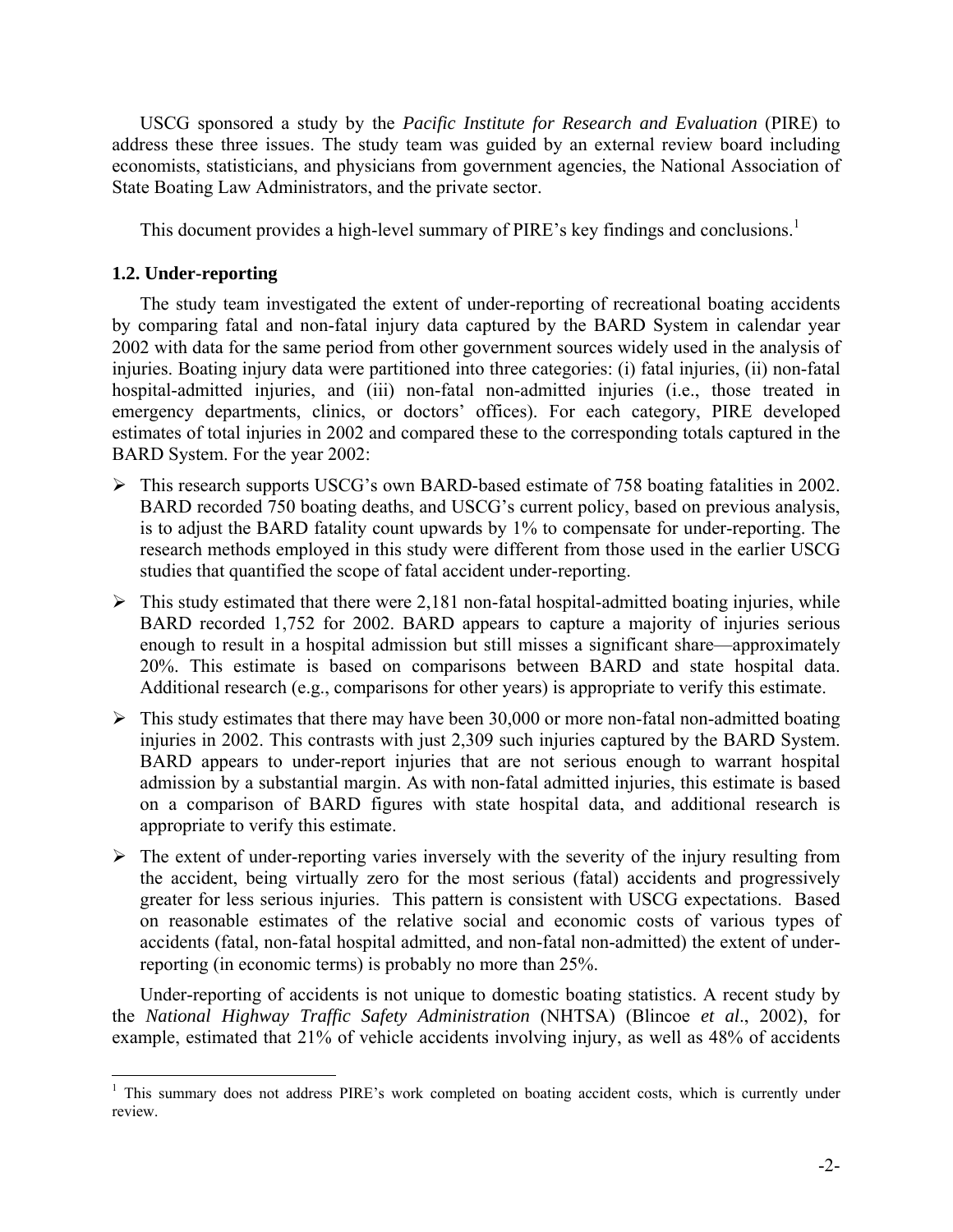involving property damage only, were not reported.

It is certainly desirable to reduce the extent of non-reporting. Failing this, USCG should consider whether or not to employ statistical adjustments to correct for under-reporting of nonfatal injuries in the BARD data, as is now done for fatalities. A prudent course of action would be to defer this decision until these results have been replicated for other years and/or by other methods. In the long term, such corrections are appropriate and are routinely employed by other agencies (e.g., NHTSA).

#### **1.3. Accidents involving alcohol**

Analysis of BARD data for the period 2002 – 2003 suggests that at least 23% of fatalities and 9% of non-fatal injuries resulted from accidents in which alcohol/drugs was a contributing factor. These estimates undoubtedly understate the actual contribution of alcohol/drugs for many

reasons (e.g., there are obvious disincentives to identify alcohol use in selfreported accidents).

The extent of alcohol involvement is similar to that reported for automobile accidents (when comparable assumptions are made)—and is greater than reported for other transportation modes (e.g., general or civil aviation, railroads). Thus, there is also a large potential benefit if successful policy initiatives can be devised to lower the incidence of boating while drinking.

Finally, the PIRE study resulted in numerous recommendations (see Section 2.5) that could ultimately improve BARD and suggests additional policy-relevant analyses.



*Temporary Insanity II* **impaled on day-marker near Bay Bridge Marina on Kent Island (2002). A passenger suffered a broken arm and lacerations in the accident. The skipper claimed to have been "blinded by the lights of a sailboat" and was subsequently charged by Maryland DNR police with negligence, traveling at an unsafe speed, and failure to maintain a proper lookout. Story available from http://www.apg.army.mil/sibo/quotes1.htm#Q15. Photo available from [http://safetycenter.navy.mil/photo/](http://safetycenter.navy.mil/photo/ archive/archive_1-50/photo43.htm) [archive/archive\\_1-50/photo43.htm](http://safetycenter.navy.mil/photo/ archive/archive_1-50/photo43.htm).**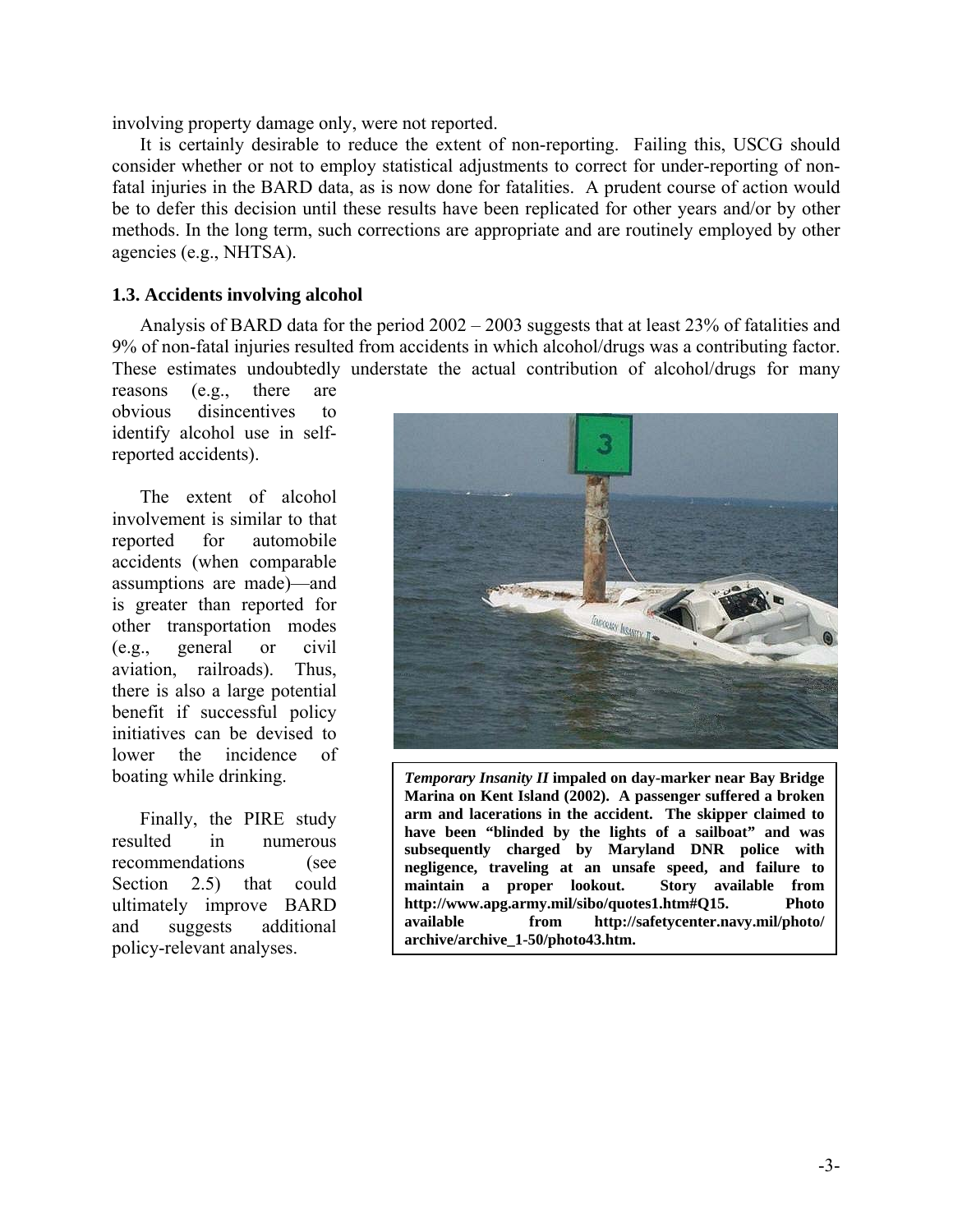#### **2. DETAILS**

#### **2.1. Background**

In 1973<sup>[2](#page-5-0)</sup> reported recreational boating fatalities totaled 1,754 nationwide—an annual fatality rate of approximately 27.7 per  $100,000$  numbered boats.<sup>[3](#page-5-1)</sup> By 2004, even though the number of boats more than doubled in the interim, reported fatalities declined to 676 (a 61% reduction) equivalent to an annual rate of 5.3 fatalities per 100,000 numbered boats (an 81% reduction compared to 1973). Figure 1 shows the annual number of recreational boating fatalities and the fatality rate per 100,000 numbered boats over the period from 1970 to 2005.



*Figure 1. Recreational boating fatalities and fatality rate per 100,000 numbered boats, 1970 – 2005.* 

*Source: USCG*

Despite this notable progress in reducing accident, injury, and fatality rates, the number of recreational boating casualties remains high—particularly as most are preventable and even if not, simple measures, such as wearing of *personal floatation devices* (PFDs) would dramatically reduce the resulting number of fatalities. For example, the Coast Guard estimates (*Boating Statistics*, 2002) that 70% of all fatal boating accident victims drowned and, among those who drowned, nearly 85% were not wearing a PFD.

In recent years, recreational boating accidents (after automobile accidents) accounted for the second largest number of transportation fatalities annually—more than those reported for general aviation, rail and bus transportation, commercial marine transportation, commercial aviation

1

<span id="page-5-0"></span> $^2$  This was the peak year for recreational boating fatalities.

<span id="page-5-1"></span><sup>&</sup>lt;sup>3</sup> The numbered boat population is based on the annual Report of Certificates of Number Issued to Boats that each state and jurisdiction sends to the Coast Guard.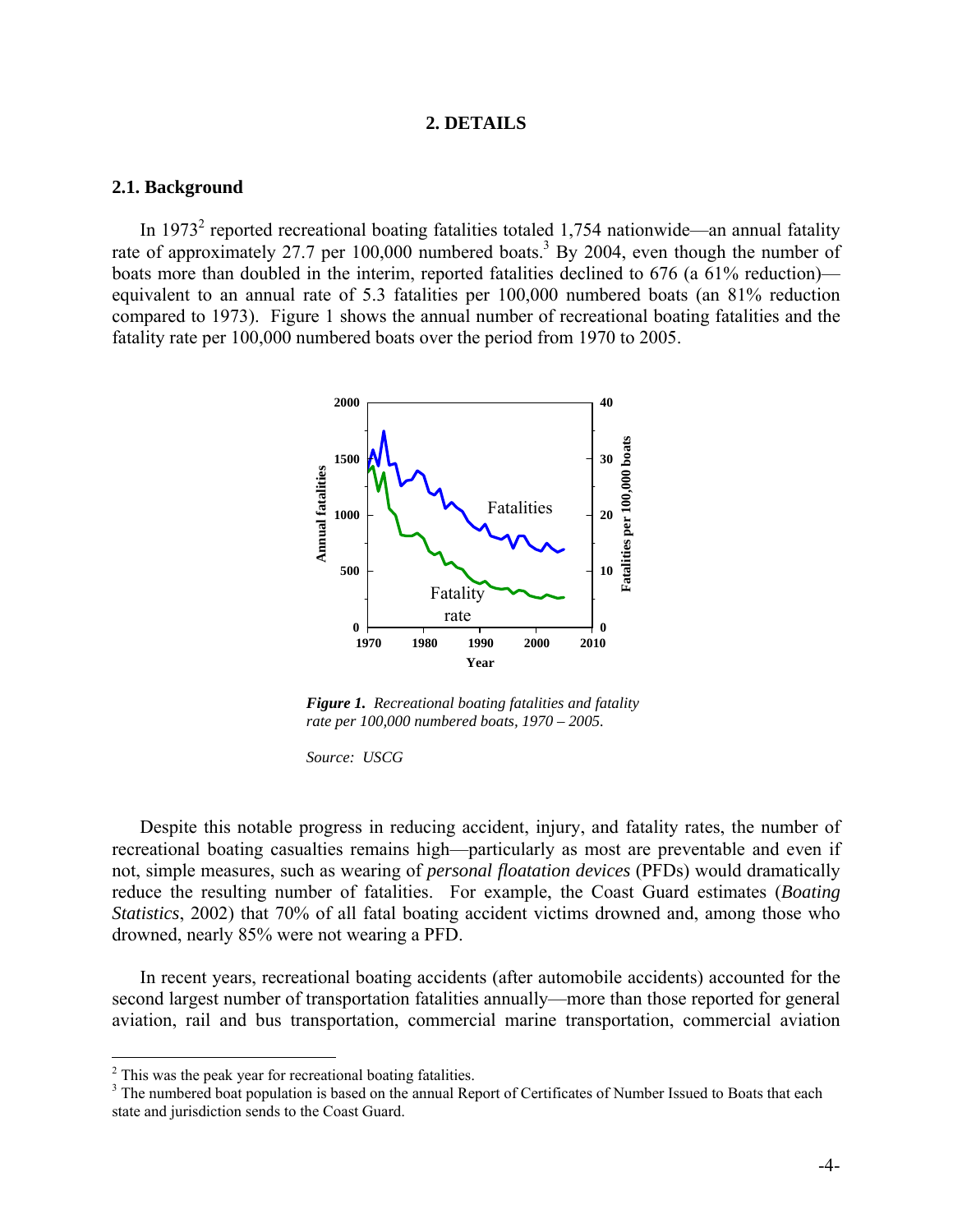$(including air taxi)$ , and pipelines. $4$  For this reason, it is important to study the frequency, causes, and possible means for reducing the number/severity of recreational boating accidents.

## **2.1.1. Boating accident reporting**

Boating accident statistics are derived from boating accident reports collected by the states. Current Federal regulations (33 *Code of Federal Regulations* [CFR] 173.55) require the operator of any recreational vessel to file a *Boating Accident Report* (BAR) when; as a result of an occurrence that involves the vessel or its equipment:

- 1. A person dies; or
- 2. A person is injured and requires medical treatment beyond first aid; or
- 3. Damage to the vessel and other property totals \$2,000 or more or there is complete loss of the vessel; or
- 4.A person disappears from the vessel under circumstances that indicate death or injury.<sup>5</sup>



**Obviously a serious accident. Boat on trailer is only thing keeping truck from falling down embankment, while driver struggles to get out of cab. Nonetheless, this is not a reportable recreational boating accident. The photograph is available from [http://safetycenter.navy.mil/photo/images/](http://safetycenter.navy.mil/photo/images/ images-0-50/photo43_1.jpg)  [images-0-50/photo43\\_1.jpg](http://safetycenter.navy.mil/photo/images/ images-0-50/photo43_1.jpg).** 

[http://www.bts.gov/publications/pocket\\_guide\\_to\\_transportation/2004/html/table\\_02.html.](http://www.bts.gov/publications/pocket_guide_to_transportation/2004/html/table_02.html)

<span id="page-6-0"></span><sup>1</sup> <sup>4</sup> See e.g., Department of Transportation, Bureau of Transportation Statistics, Fatalities by Transportation Mode 1970-2002, available electronically available electronically

<span id="page-6-1"></span><sup>&</sup>lt;sup>5</sup> These are federal requirements for accident notification. Individual states may have more stringent reporting requirements, such as a lower value of the reporting threshold for property damage. Property damage thresholds have changed over the years.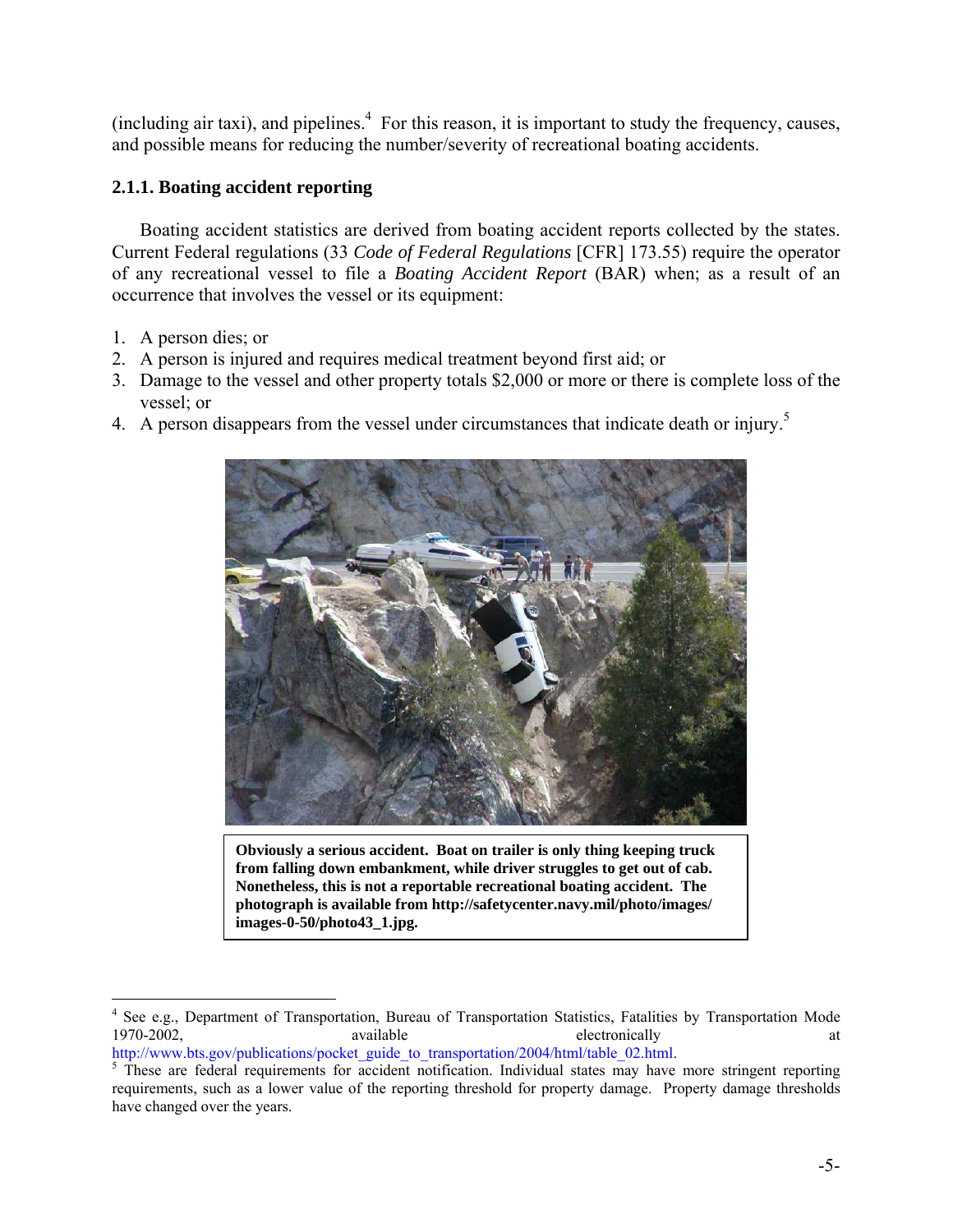A standard form (CG-3865, *Office of Management and Budget* [OMB] control number 1625- 0003) is used for accident reporting. The BAR is filled out by either an investigating officer or the operator(s) of the vessel(s) involved. BARs are gathered on a state-by-state basis and sent to the *United States Coast Guard* (USCG) for collation and analysis. USCG<sup>[6](#page-7-0)</sup> compiles the accident information into the *Boating Accident Report Database* (BARD).



**Reportable recreational boating accident or not? Photograph**  available from http://safetycenter.navy.mil/photo/images/images-0-50/photo43\_2.jpg.

## **2.1.2. Utility of BARD**

1

Boating accident data are used for many purposes. For example:

- ¾ USCG uses accident data and statistical information to establish National *Recreational Boating Safety* (RBS) Program goals, objectives, strategies, and performance measures.
- $\triangleright$  Both cross-sectional and longitudinal analyses are used (among other purposes) to identify relevant trends, to characterize accident causes, to identify possible manufacturer defects in boats or equipment, to develop boat manufacturing standards, to develop safe boating education and accident prevention programs, to study the role of environmental variables, and to assess the possible benefits of various intervention strategies (e.g., education, regulation, and vessel design).

<span id="page-7-0"></span> $6$  Title 46 *United States Code* (USC) 6102(a) requires a uniform marine casualty reporting system, with regulations prescribing casualties to be reported and the manner of reporting. The statue requires a State to compile and submit to the Secretary (delegated to the Coast Guard) reports, information, and statistics on casualties reported to the State.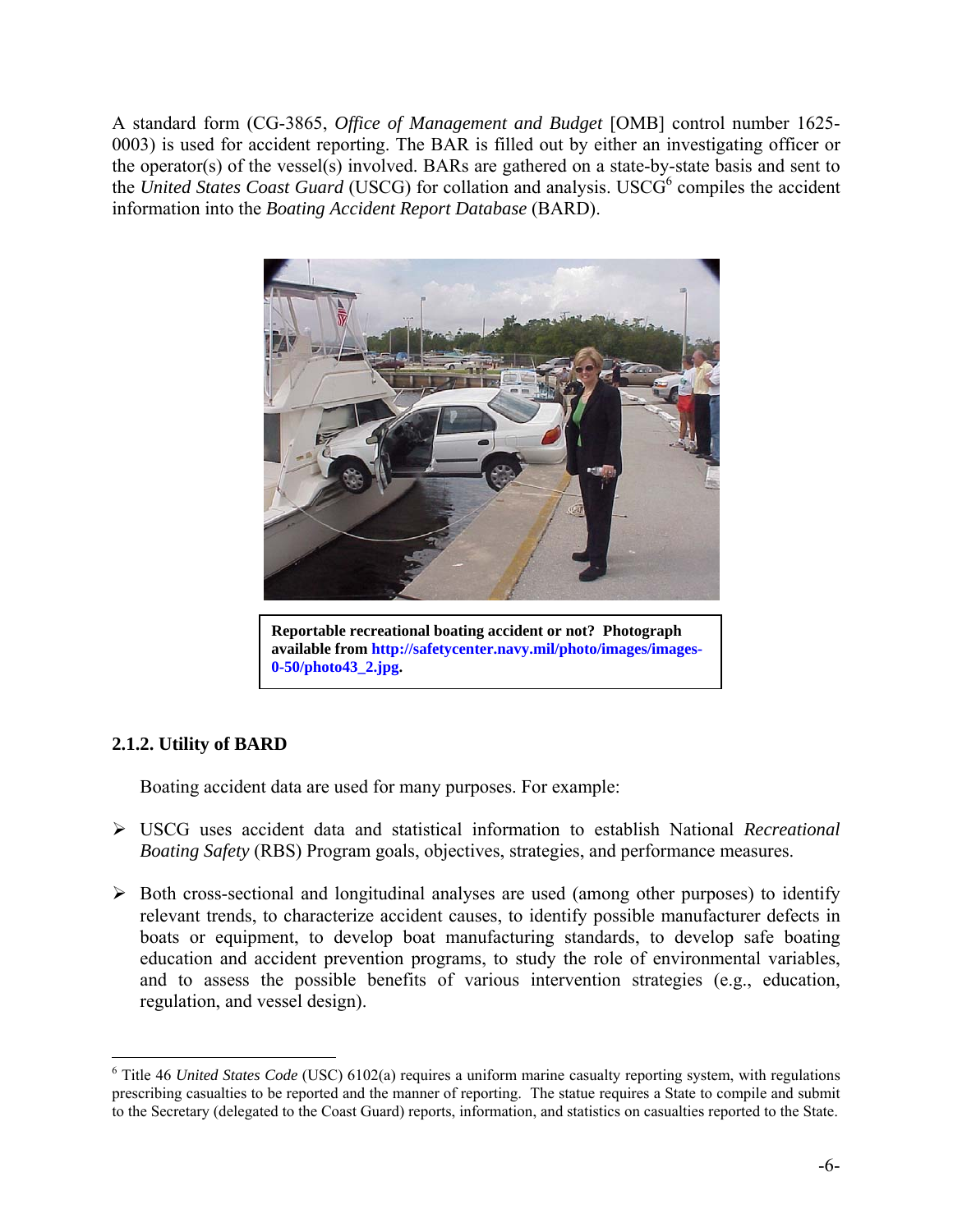- $\triangleright$  USCG (Inspections & Compliance Directorate) publishes data summaries in an annual report, *Boating Statistics*.
- $\triangleright$  At a more detailed level, many states use these data for accident investigations.



**One fatality and eight others injured when speedboat rammed cabin-cruiser in Missouri in 1967. The analysis in this report indicates that nearly all fatalities are captured in BARD. Photo and story available from**  http://www.safetycenter.navy.mil/photo/archive/archive\_1-50/photo10.htm.

Becauseof the importance and utility of these data, USCG and the states<sup>7</sup> have worked diligentlyover the years to assess and effect continuous improvement<sup>8</sup> in data quality and to increase the relevance and quality of the information derived from these data. This said, there are many opportunities for improvement. For example:

<span id="page-8-0"></span><sup>&</sup>lt;sup>7</sup> Acting individually or through the *National Association of State Boating Law Administrators* (NASBLA). Helpful comments and suggested improvements have also been provided by many others in the RBS community.

<span id="page-8-1"></span> $8$  Periodically (see e.g., 71 *Federal Register* 47, pp 12378 *et seq.*), under terms of the Paperwork Reduction Act of 1995, USCG requests public comments on the form. These comments have proven useful over the years. However, USCG continually seeks to identify improvements to the data collection forms, system for collation, and methods of analysis.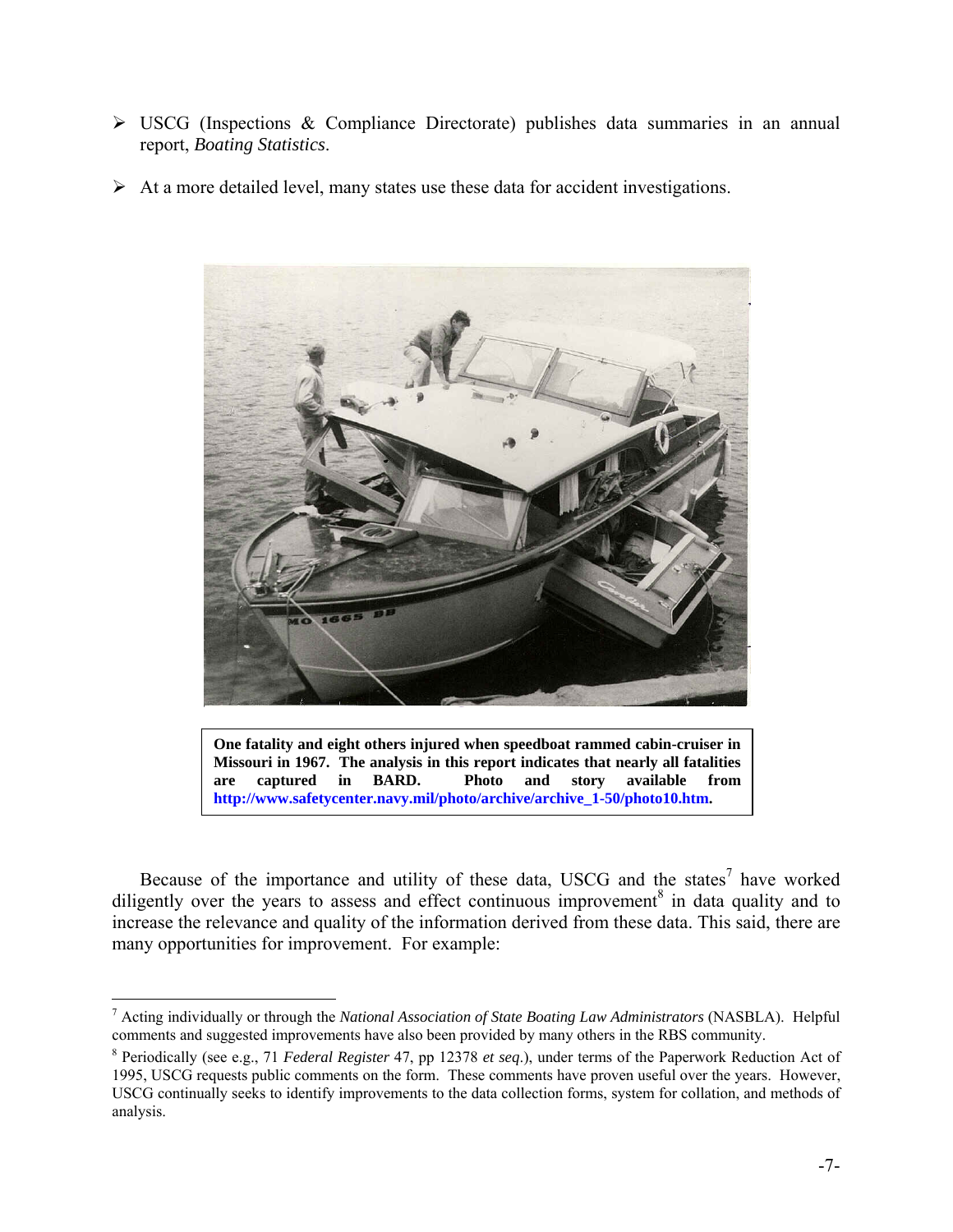- ¾ BARD does not include every accident involving a recreational vessel. Boaters are not required to report certain accidents (e.g., because there were no reportable injuries and the property damage did not exceed the applicable regulatory threshold). Of more concern, some accidents are not reported because boaters are unaware of their obligation to report accidents orotherwise choose not to comply with these regulations.<sup>9</sup> USCG believes that nearly all fatal accidents are included in BARD, but reporting may be far from complete for other accidents, even those involving injuries.<sup>[10](#page-9-1),[11](#page-9-2)</sup> Because accident data are typically reported as rates and accidents (or fatalities, injuries, or vessels involved in accidents) are generally in the numerator of the rate expression, this is informally termed the *numerator problem*.
- $\triangleright$  BARD does not include estimates of the social and economic costs of fatalities and injuries (e.g., medical expenses, lost wages) associated with boating accidents. For cost-benefit and other analyses, such as intermodal comparisons (e.g., Miller *et al.,* 1999; Blincoe *et al*., 2002), it would be valuable to estimate these costs. This is another dimension of the numerator problem.
- ¾ BARD contains data on *accidents*, not *utilization* or *exposure*. Historically, accident rates were computed based on "numbered vessels," for example, as fatalities per hundred thousand numbered vessels. But, not all vessels are required to be registered and, moreover, not all vessels have the same intensity (frequency or duration) of use. What is needed is an improved measure of exposure (e.g., operating hours per year, boat-days per year, or miles per year<sup>[12](#page-9-3)</sup>). Because the utilization or exposure variable appears in the denominator of a rate expression, this is informally termed the *denominator problem*.

<span id="page-9-0"></span><sup>1</sup> 9 Most states publicize the requirement to file BARs via pamphlets and Internet postings, (e.g., www.dgif.state.va.us/boating/boat\_accident.html), citing the applicable law requiring completion of these reports. Most states include provisions to keep information in BARs confidential – e.g.,

Pennsylvania (www.pacode.com/secure/data/058/chapter101/chap101toc.html),

Texas (www.tpwd.state.tx.us/fishboat/boat/responsible/accident\_reports/),

Utah (http://www.stateparks.utah.gov/New%20bu%20Folder/parks/boating/study%20guide.pdf), and

Washington (www.boatwashington.org/boat accident.htm). In these states the report cannot be used in any trial resulting from an accident. In states where a BAR may not be used in any action or proceeding against a person, USCG may not use it either (46 USC 6102 (b)). Although it might be argued that either the federal government or the states are not doing enough to encourage required reporting, such measures are being taken.

<span id="page-9-1"></span><sup>&</sup>lt;sup>10</sup> Boating Statistics 2002, for example, notes "We believe that only a small fraction of all non-fatal boating accidents in the United States are reported to the Coast Guard, State, or local law enforcement agencies. However, we believe that nearly all fatal recreational boating accidents are included in this report. Overall, the more serious the accident, the more frequent the reporting."

<span id="page-9-2"></span><sup>&</sup>lt;sup>11</sup> Accident underreporting is not limited to boating accidents, this also occurs with other transportation modes including motor vehicles (see e.g., Wilde, 2001; Blincoe *et al*., 2002) and even aircraft (Bowermaster, 2006). Under reporting of accidents also occurs in non-recreational contexts. The Marine Accident Investigation Branch of the UK's Department for Transport (MAIB, 2002) report on fishing vessel accident data observed: "The actual number [of fishing vessel accidents] is *likely to be much larger owing to the known under-reporting of accidents* by fishing vessel owners and skippers." [Emphasis added.] And, according to one source (Aeron-Thomas, 2000), underreporting of certain types of road accidents in third-world countries is as high as 97%.

<span id="page-9-3"></span><sup>&</sup>lt;sup>12</sup> These and other measures have been suggested. The choice among possible bases for normalization of rates is complex, determined in part by the purposes of analysis (see e.g., Wilde, 2001) and data availability. Even in well regulated and studied modes of transportation, such as aviation, denominator issues exist (see e.g., NTSB, 2002).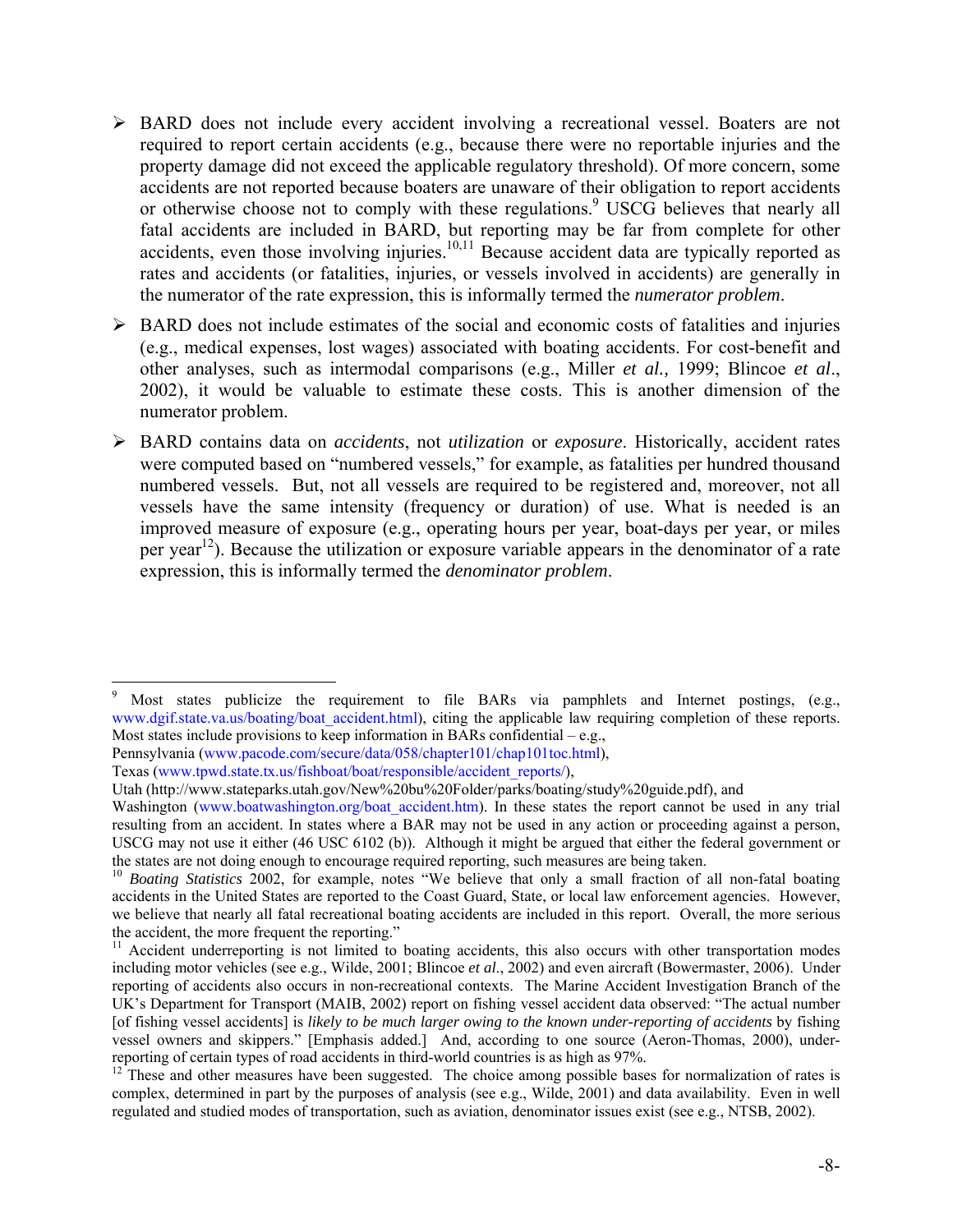Over the years USCG and the states have worked to improve both numerator and denominator. Addressing the denominator, for example, USCG has sponsored studies (e.g., Mangione *et al*., 2000; Strategic Research Group, 2003) on vessel utilization in order to compute improved exposure/activity indices. This research continues.

#### **2.2. The PIRE Study**

As part of its ongoing efforts to improve the quality of recreational boating accident statistics USCG sponsored a study by the *Pacific Institute for Research and Evaluation*<sup>[13](#page-10-0)</sup> (PIRE) to address some of the numerator issues. An external review board including economists, statisticians, and physicians from government agencies, the *National Association of State Boating Law Administrators* (NASBLA), and the private sector provided advice and oversight to the PIRE study team.

This document provides a high-level overview of the key findings and recommendations of the PIRE study.

In brief:

- $\triangleright$  PIRE used data from other sources that are widely employed in injury research and generally accepted as reliable to estimate the possible degree of under-reporting of accidents/injuries and to develop improved estimates of the number of recreational boating injuries. These results are summarized below.
- ¾ PIRE used methods consistent with those used for costing accidents in other transportation modes (e.g., automobiles) to investigate the suitability of the BARD data for calculating the social costs of boating accidents<sup>[14](#page-10-1)</sup> and to provide perspective on the significance of possible under-reporting of accidents. Selected remarks on these findings are provided below.
- $\triangleright$  Because alcohol use is believed to be a factor in a substantial proportion of boating accidents, increasing both their likelihood and severity (see, e.g., Smith *et al*., 2001), the PIRE study examined the role of alcohol.<sup>[15](#page-10-2)</sup> These results are discussed below.

<span id="page-10-0"></span><sup>&</sup>lt;sup>13</sup> BUI study for USCG recreational boating safety outreach program, task order HSCG23-04-F-D01003 by PCI Communications, Inc.

<span id="page-10-1"></span> $14$  These results are preliminary and not reviewed in this document. However, this research identified possible enhancements to BAR, which are included.

<span id="page-10-2"></span><sup>&</sup>lt;sup>15</sup> In simple terms, alcohol impairs human performance; it has detrimental effects on cognitive functions such as information processing, memory, verbal skills, and psychomotor abilities (Newman, 2004).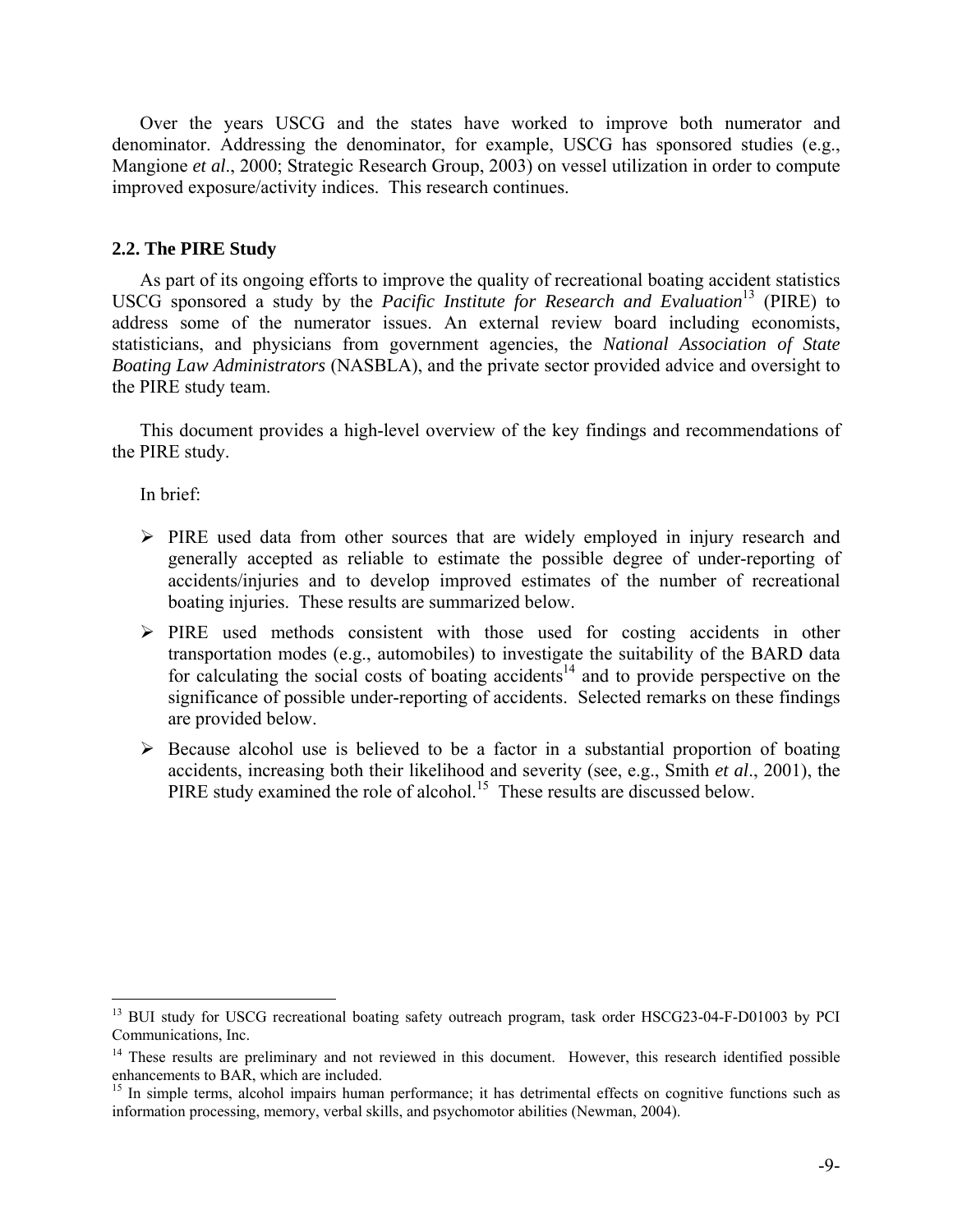

**Although this speedboat is now on land, this accident is reportable as it started out in the water! Photo available from [http://freshcrash.com/boatcrash.htm.](http://freshcrash.com/boatcrash.htm)** 

#### **2.2.1. Exploratory data analysis**

The PIRE study is properly characterized as *exploratory data analysis* (EDA).<sup>16</sup> The intent of EDA is to identify issues, problems, opportunities, and hypotheses for subsequent, more detailed analysis. This might be loosely translated as the use of "sophisticated back-ofenvelope" methods to identify issues and suggest possible solutions. Subsequent *confirmatory* or *adjudicatory data analysis* must be used to refine these preliminary estimates and make the analysis more rigorous.

#### **2.2.2. Accident focus**

 $\overline{a}$ 

*Accidents involving death or injury* are an appropriate focus of study because these accidents (compared to *property damage only* [PDO] accidents) are the most serious and are likely to have the greatest social/economic costs. $<sup>1</sup>$ </sup>

<span id="page-11-0"></span><sup>&</sup>lt;sup>16</sup> A term coined by the late statistician John W. Tukey to be distinguished from "confirmatory" or "adjudicatory" data analysis.

<span id="page-11-1"></span> $17$  This is not to imply that other accidents or incidents are unimportant. Serious accidents are typically infrequent and (because of limited sample sizes) present greater challenges for statistical analysis. According to one widely quoted rule of thumb (see e.g., Schmidt, 1998, 2004; Naval Safety Center, undated), the Heinrich ratio, for every fatal accident, there are 10 non-fatal accidents, 30 "reportable incidents," and 600 "unsafe acts." (The numbers quoted are meant to be illustrative, not taken literally.) Ranter (2002) claims that the Heinrich pyramid or iceberg shows that for every major accident, there will be  $3 - 5$  significant accidents, and  $7 - 10$  incidents, but at least several hundred (unreported) occurrences. Potentially valuable information can be gained from the study of "near misses" and other unsafe acts. And, indeed, these are being studied in the aviation community.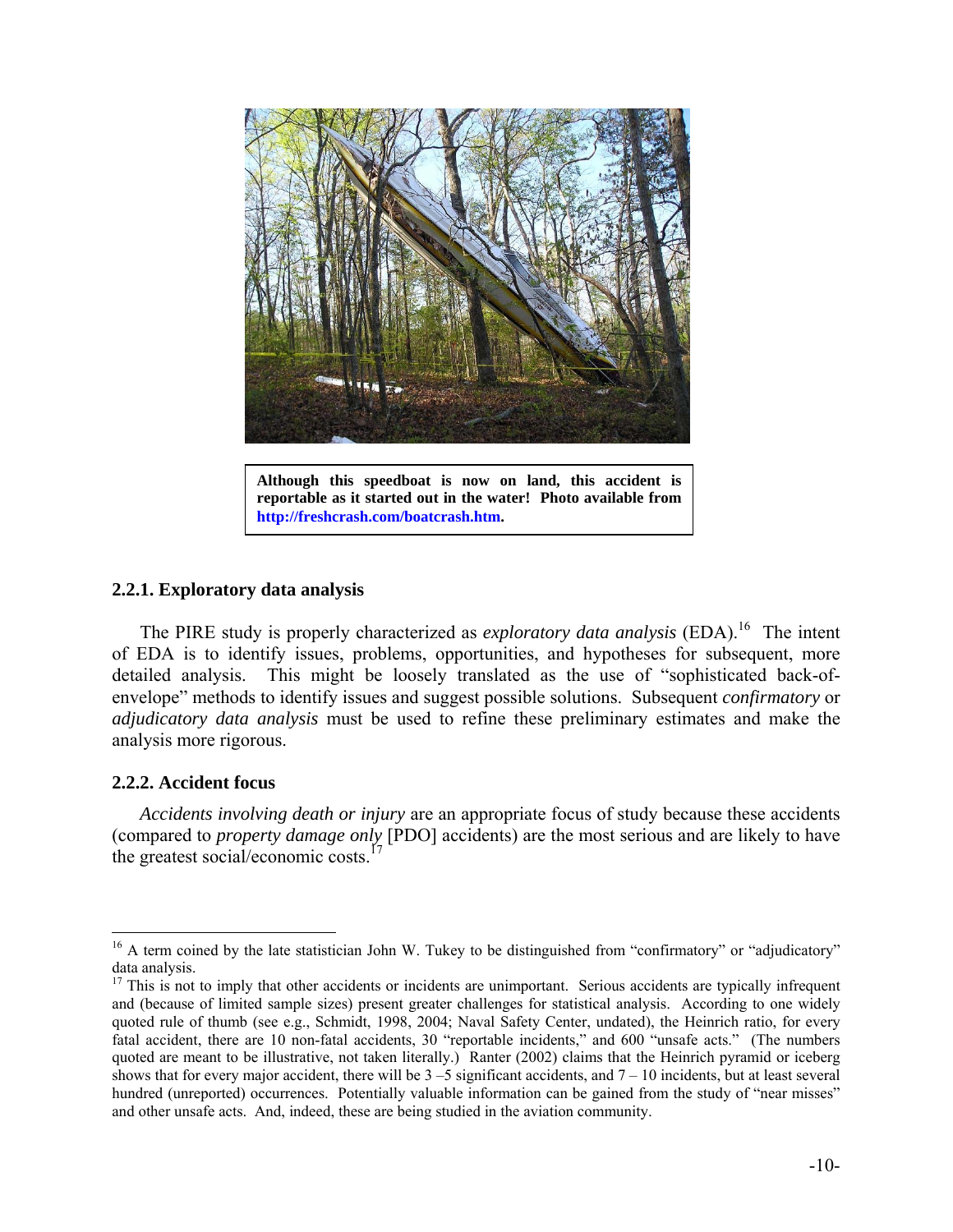Injuries are typically subdivided into three classes; those resulting in (1) fatalities, (2) injuries requiring hospital admission ("non-fatal, admitted"), and (3) injuries treated in emergency departments, clinics, and doctors' offices ("non-fatal, non-admitted"). This partition is necessary because, among other reasons, (1) the social costs of accidents in each category differ and (2) different surrogate data sources (see below) are available.

#### **2.2.3. Search for other data sets**

The first objective of the study team was to investigate the possible degree of under-reporting of recreational boating fatalities or injuries. It is known that accidents are under-reported for other transportation modes (e.g., motor vehicles) and reasonable to believe that boating accidents would likewise be under-reported.

One approach to estimate possible BARD under-reporting is to find other (ideally more complete) data sources to serve as benchmark or reference data sets for comparison with BARD. This is the approach followed in the US (Blincoe *et al*., 2002 and contained references) and the UK (UK Department for Transport, 2006) to estimate under-reporting of automobile casualties. Accordingly, the study team identified several data sets managed by federal government agencies that are widely employed in injury research and have proven suitable for this purpose in the analysis of motor vehicle accidents. These data sets included:

- ¾ **Fatalities:** The study team selected recreational boating fatalities from the 2002 *Multiple*  Cause of Death (MCOD) data.<sup>[18](#page-12-0)</sup> MCOD data are compiled by the *National Center for Health Statistics* (NCHS), which is part of the U.S. *Department of Health and Human Services* (HHS), *Centers for Disease Control and Prevention* (CDC). The MCOD records every death that occurs in the United States, based on official death certificates filed in each state and territory. It includes medical diagnoses and external causes of injury coded according to the *International Classification of Diseases, 10<sup>th</sup> Revision* (ICD-10). The MCOD provides a complete census of fatalities.<sup>[19](#page-12-1)</sup> Although the MCOD fatality count is believed to be accurate and complete, ICD-10 cause coding cannot precisely identify fatalities resulting from recreational boating accidents. $20$
- ¾ **Non-fatal injuries:** The study team employed two data sets from the *Healthcare Cost and Utilization Project* (HCUP),<sup>[21](#page-12-3)</sup> both available from the *Agency for Healthcare Research and Quality* (AHRQ), also part of HHS. The 2002 *State Inpatient Database* (HCUP-SID)<sup>[22](#page-12-4)</sup> contains hospital discharge data from 36 states<sup>[23](#page-12-5)</sup> and the *State Emergency Department*

1

<span id="page-12-0"></span><sup>&</sup>lt;sup>18</sup> For more detail on MCOD data, see www.cdc.gov/nchs/products/elec\_prods/subject/mortmcd.htm.

<span id="page-12-1"></span><sup>&</sup>lt;sup>19</sup> MCOD does not include deaths of U.S. citizens and members of the Armed Services that occur outside the U.S. are not included.

<span id="page-12-2"></span><sup>&</sup>lt;sup>20</sup> In particular, ICD-10 does not differentiate cleanly between commercial marine and recreational boating accidents. Because the annual fatalities from commercial marine accidents are reported to be substantially lower than fatalities associated with recreational boating accidents, this bias may be small.

<span id="page-12-3"></span><sup>&</sup>lt;sup>21</sup> For details on HCUP, see www.ahrq.gov/data/hcup/.

<span id="page-12-4"></span><sup>&</sup>lt;sup>22</sup> For details on HCUP-SID, see www.hcup-us.ahrq.gov/sidoverview.jsp.

<span id="page-12-5"></span><sup>&</sup>lt;sup>23</sup> States from which AHRQ did not obtain hospital inpatient data for the 2002 HCUP-SID were Alaska, Alabama, Arkansas, Delaware, Idaho, Indiana, Louisiana, Mississippi, Montana, North Dakota, New Hampshire, New Mexico, Oklahoma, and Wyoming. The HCUP-SID also lacked data from the District of Columbia and U.S.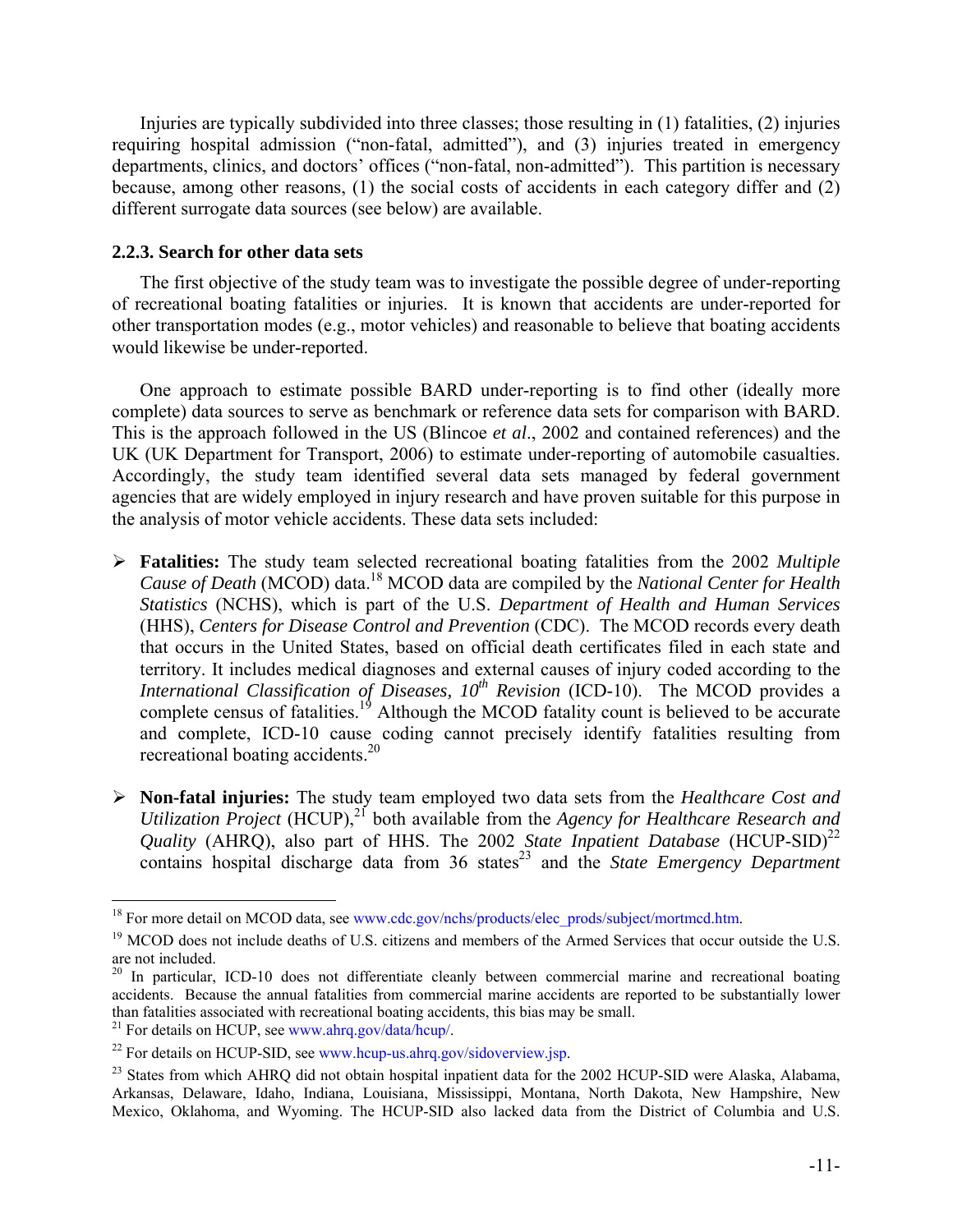*Database* (HCUP-SEDD)<sup>[24](#page-13-0)</sup> contains *emergency department* (ED) discharge data from 11 states. These data record all hospitalizations and ED treatments in the respective states. AHRQ selected non-fatal cases with external-cause-of-injury codes that enabled boating accidents to be identified

¾ **ED/clinic/office split:** In order to estimate how many of the non-admitted cases were treated in an ED and how many were treated in other locations, such as doctors' offices or clinics, the study team used 1999-2000 data from the *National Hospital Ambulatory Medical Care Survey* (NHAMCS), the *National Ambulatory Medical Care Survey* (NAMCS), and the 1999 *Medical Expenditure Panel Survey* (MEPS).<sup>[25](#page-13-1)</sup> NHAMCS and NAMCS are national surveys that collect information about the provision and use of ambulatory medical care services in the United States.<sup>[26](#page-13-2)</sup> NHAMCS covers outpatient treatment in hospitals, while NAMCS covers visits to office-based (or free-standing clinic-based) physicians and osteopaths. Both data sets include ICD-9-CM diagnosis and external-cause-of-injury codes for each case. To avoid double counting cases where the patient was admitted to an ED or hospital or returned to a referring physician<sup>[27](#page-13-3)</sup> were excluded.

#### **2.3. Estimating the incidence of recreational boating fatalities and injuries**

Incidence estimates were developed separately for the three types of accidents in the injury taxonomy—fatal, non-fatal hospital admitted, and non-fatal non-admitted. This is customary in injury analysis for three reasons. First, as noted above, data for injuries of different levels in the taxonomy come from different sources, and analysis methods must be tailored to the information that is available from each data source. Second, different costs apply to injuries of different levels.<sup>[28](#page-13-4)</sup> Third, it is plausible that the extent of under-reporting of boating accidents might vary with the severity of the resulting injuries.

The incidence estimates presented in this study were computed at the state level then aggregated to a nationwide total. This is appropriate because institutional, environmental, and demographic factors vary from state to state,<sup>[29](#page-13-5)</sup> and because BARD provides state-level data. Readers should exercise caution, however, in placing reliance on the state-level estimates, particularly for interstate comparisons. Non-fatal data from HCUP were not available for all

territories and possessions.

<span id="page-13-0"></span><sup>&</sup>lt;sup>24</sup> For details on HCUP-SEDD see www.hcup-us.ahrq.gov/db/state/sedd/Intro\_to\_SEDD\_042905.pdf.

<span id="page-13-1"></span><sup>&</sup>lt;sup>25</sup> MEPS is published by AHRQ. Details on this survey can be found electronically at http://www.meps.ahrq.gov/.

<span id="page-13-2"></span><sup>&</sup>lt;sup>26</sup> For details on these surveys, see www.cdc.gov/nchs/about/major/ahcd/ahcd1.htm.

<span id="page-13-3"></span><sup>&</sup>lt;sup>27</sup> The NAMCS/NHAMCS data cannot be used to estimate incidence directly because they count injury visits, as opposed to injury episodes. (An episode may entail multiple visits.) They do indicate whether a patient was treated previously by another physician or was admitted to a hospital following the visit, but they do not distinguish other acute-care follow-up visits from initial visits and do not always indicate whether patients were treated in other settings. To arrive at a unique injury incidence count for cases treated only in doctors' offices, the NAMCS and NHAMCS totals were adjusted to match the corresponding count of injuries (not visits) treated only in doctors' offices and only in outpatient departments from the 1999 MEPS.

<span id="page-13-4"></span> $2<sup>28</sup>$  For example, coroner costs apply only to fatalities and hospital inpatient costs apply only to admissions.

<span id="page-13-5"></span><sup>&</sup>lt;sup>29</sup> For example, environmental factors include length of boating season, nature of waters, and climate; demographic factors include the number and mix of boats and the age distribution of boaters; and institutional factors include mandatory education laws, law enforcement presence, and hospital admission policies.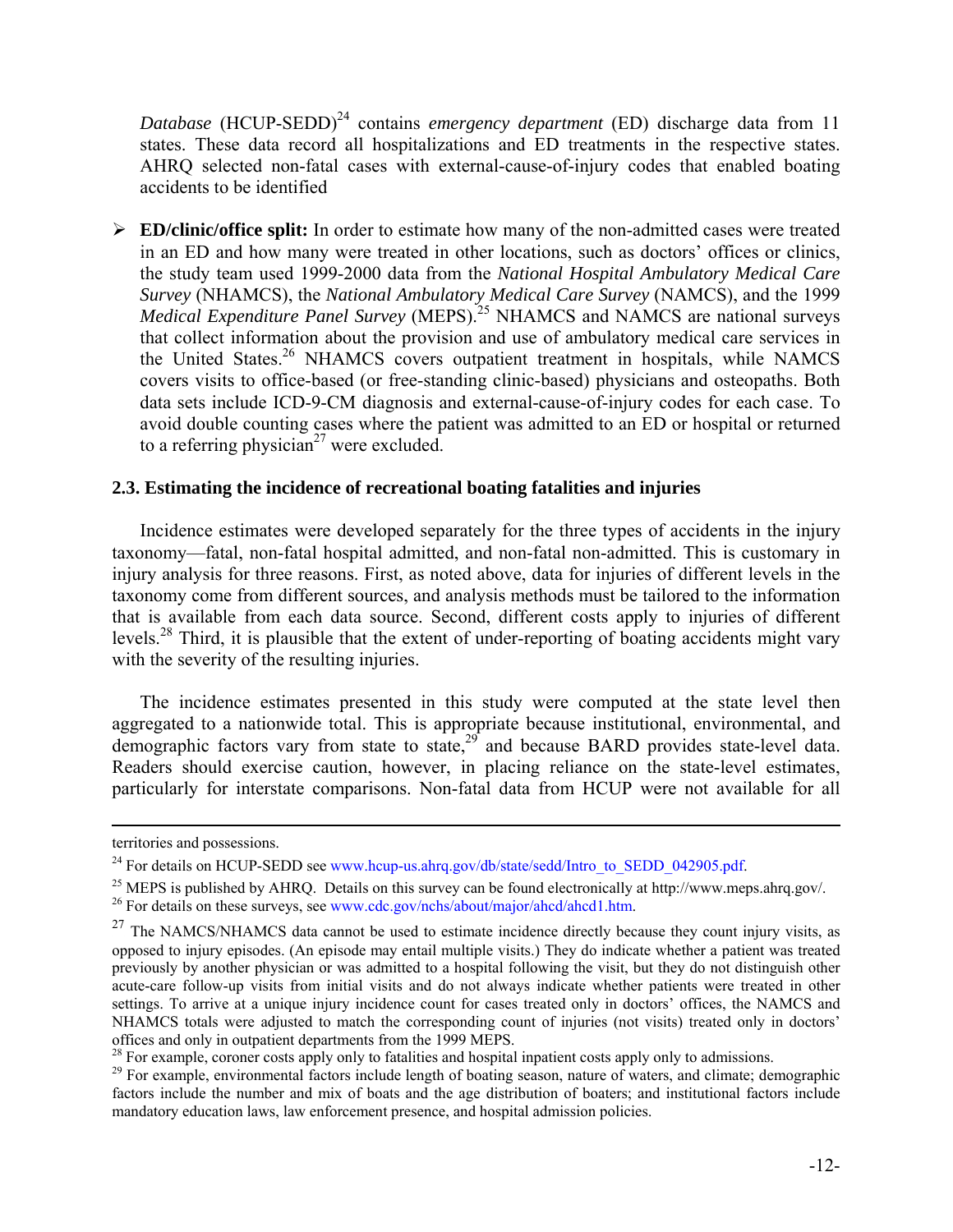states, which required extrapolation across states. In addition, data quality might vary from state to state, as well as from year to year for a given state. Finally, substantial year-to-year variability in injury incidence can obscure underlying patterns of interstate variation in accident frequency or severity. Interstate comparisons are certainly of interest, but ideally should be based on data spanning a period of several years. Therefore, any conclusions regarding state-to-state comparisons must be viewed as tentative. In the language of exploratory data analysis, these are hypotheses to be tested in subsequent confirmatory data analysis.

#### **2.3.1. Deaths**

 $\overline{a}$ 

The study team compared counts of non-commercial boating deaths by state in 2002 from both BARD and the MCOD. As expected these counts were highly correlated ( $R^2 = 0.92^{30}$  $R^2 = 0.92^{30}$  $R^2 = 0.92^{30}$ ) and generally quite close.<sup>[31](#page-14-1)</sup> Results of this study are consistent with USCG's own estimate that the total fatality count in BARD should be scaled up by a factor of 1% to adjust for under-reporting.<sup>[32](#page-14-2)</sup> For example, BARD recorded 750 fatalities in 2002. This estimate was scaled -up by USCG to 758 fatalities for the year.

It is interesting to note in passing that there are significant differences in the ratios of recreational boating fatalities to registered boats among the states. Overall, the 2002 boating fatality rate was approximately 5.9 fatalities per 100,000 registered boats. However, rates among states varied from a low of 0 for New Mexico and Hawaii to a high of 35 in Alaska. Figure 2 presents a bar chart showing fatality rates by state in descending order. Many states (those clustered in the middle) have similar rates that are not significantly different.

<span id="page-14-0"></span> $30 R<sup>2</sup>$  measures the percentage of the variation of the dependent variable (here BARD fatality estimates) associated with changes in the independent variable (here MCOD fatality estimates). High values of  $R^2$  indicate the variables are highly correlated. Several regression models were used to explore the relationship between BARD and MCOD state by state fatality estimates. For a simple linear model the adjusted  $R^2$  was 0.92, for a log-log model (states with 0 fatalities omitted) the adjusted  $R^2$  was 0.86. Using non-linear least squares, the 95% confidence interval on  $\beta_1$  for the model BARD =  $\beta_0$  (MCOD)<sup> $\beta_1$ </sup> was [0.81 0.99] and the resulting R<sup>2</sup> was 0.91. But these are details. The key findings are that BARD counts are highly correlated with, but slightly higher than, MCOD estimates and that the total of the larger of the BARD or MCOD counts for all states and other jurisdictions are close to the BARD fatality estimates.

<span id="page-14-1"></span><sup>&</sup>lt;sup>31</sup> Assuming conservatively that there are only *errors of omission* in either data set suggests that an improved estimate for each state would be the maximum of either the BARD or the MCOD value. The total of these estimates for 2002 was only 1.7% higher than the total of the BARD values for each state. In fact, it is possible that some of the MCOD values were misclassified in terms of cause, which would mean that some of these fatalities were nonreportable as recreational boating accidents.

<span id="page-14-2"></span> $32^{\circ}$  USCG (*Boating Statistics*, 2002) estimated that fatal accidents were under-reported by 1% in BARD: "To ensure all fatal boating accidents are captured by the casualty reporting system and required data are input into the BARD system, the Coast Guard successfully implemented a process to notify and provide information to State Boating Law Administrators of fatal accidents that occurred in their jurisdiction. After evaluating the effectiveness of this process improvement in 2002, we estimate a fatal accident under-reporting factor of one percent. As a result the Coast Guard is required to report an additional one percent … on top of the 750 fatalities captured by the Boating Accident Report Database in calendar year 2002."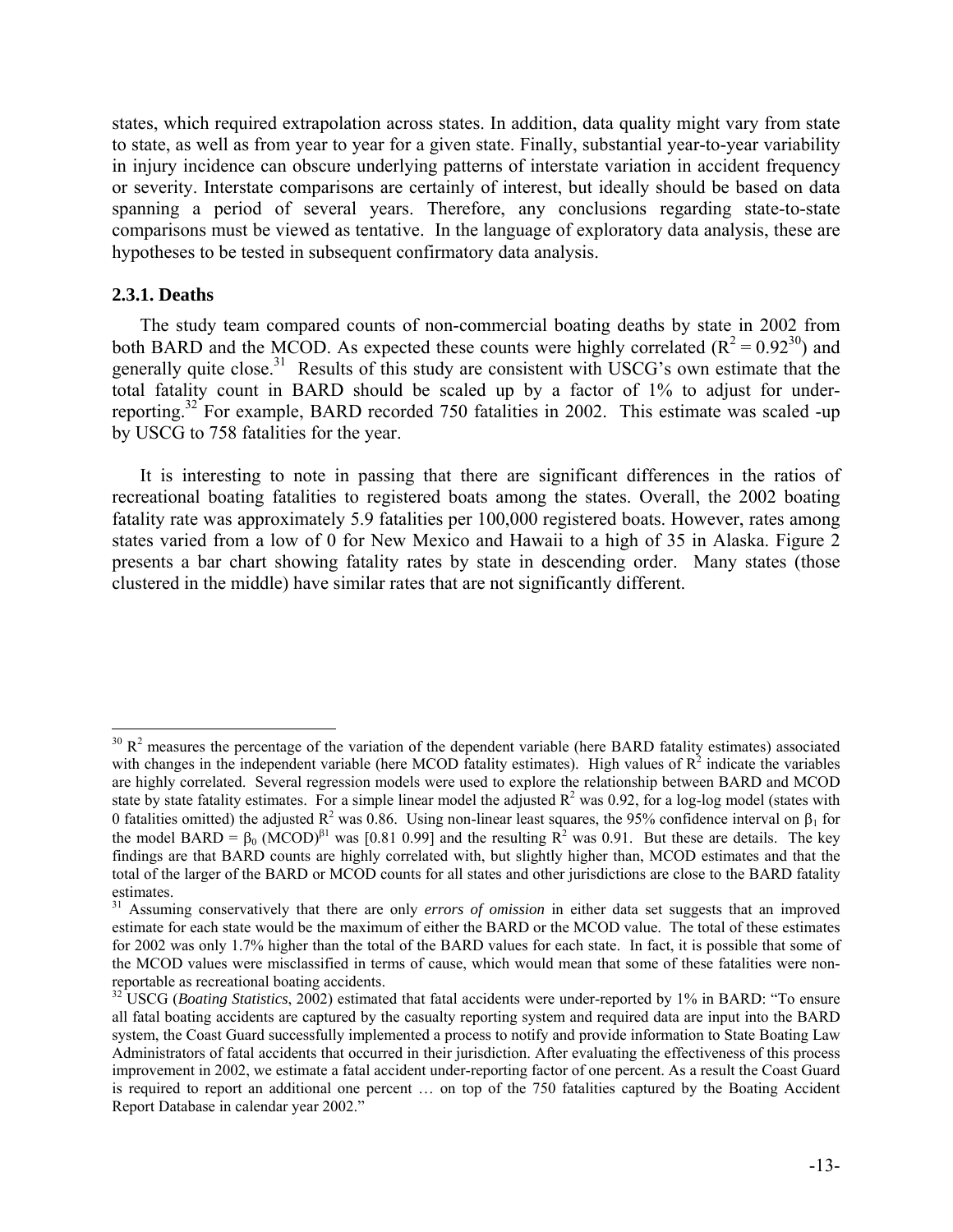

*Figure 2. Fatalities per 100,000 registered boats by state, 2002.*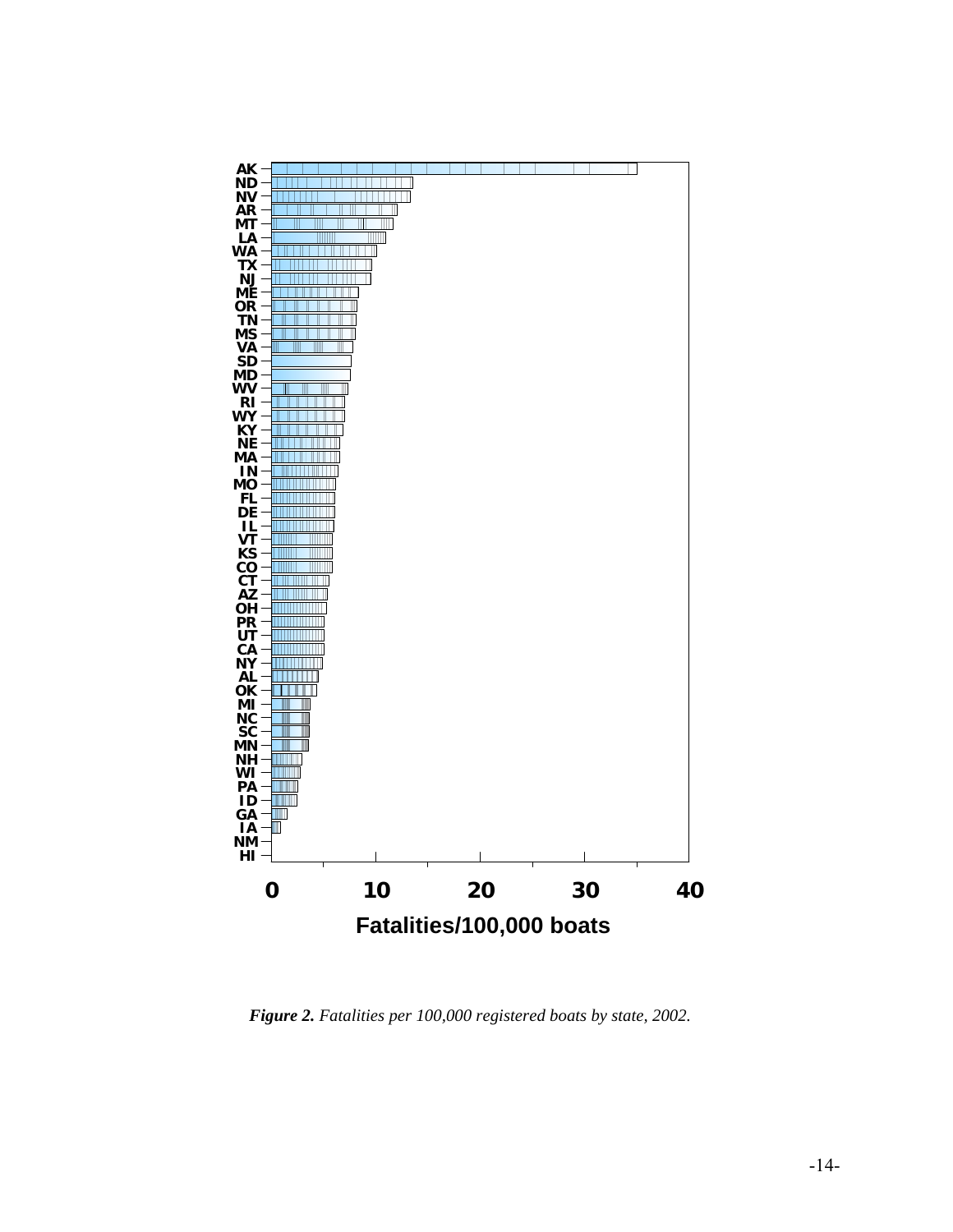Care must be taken in interpreting these results<sup>[33](#page-16-0)</sup>, but some differences are substantial and worthy of further exploration in search of assignable causes. It is not surprising that there would be state-to-state differences; differences are also found in motor vehicle crashes and fatalities (see, e.g., Blincoe *et al*., 2002).

#### **2.3.2. Hospital-admitted non-fatal injuries**

 $\overline{a}$ 

The next category in the injury taxonomy includes hospital-admitted non-fatal injuries. Because of limitations on data availability it was necessary to develop the estimate in a number of steps. The estimate of the number of these injuries in 2002 was derived from BARD and benchmark data sets by plausible, but arguably *ad hoc*, steps as follows:

- ¾ For some states, counts were available from both BARD and HCUP-SID. If errors of omission predominate, a reasonable estimate for each state is to select the larger of the BARD or the HCUP-SID counts. $34$
- $\triangleright$  For a few states, AHRQ did not provide exact HCUP-SID counts because of a policy against reporting small cell sizes. For these cases the BARD estimates were used, if available.
- ¾ For yet other states HCUP estimates were available, but BARD did not give a breakdown of admitted vs. non-admitted cases. HCUP estimates were selected for states in this category.
- ¾ Finally, there were a few states, for which BARD counts were available but not HCUP-SID counts. For these states, estimates were derived by scaling up the BARD counts.

The nationwide total was calculated by adding the subtotals for each group of states.

<span id="page-16-0"></span><sup>&</sup>lt;sup>33</sup> Excluding American Samoa, the District of Columbia, Guam, the Northern Mariana Islands, and the Virgin Islands, each of which has fewer than 10,000 registered boats. Caution is indicated because the rates are based on only one year's data and are based on registered boats, not exposure hours. Additionally, many other factors, such as the mix of types and sizes of boats, climate, utilization rates, and presence of hazards to navigation are potentially relevant variables that vary by state. Readers should also bear in mind that states also have different numbering requirements – some number all watercraft and some only motorboats, while others have more complex rules (see *Boating Statistics, 2002*, for details).

<span id="page-16-1"></span><sup>&</sup>lt;sup>34</sup> We believe that any errors in either data set are of the sort likely to result in undercounts, rather than overcounts. BARD is known to miss some boating accidents. And, while the HCUP-SID captures every hospital admission in each state, the cause of the injury is often coded imprecisely, e.g., "unspecified accident." It is interesting to note that the BARD fatality counts were usually higher—presumably more complete—than the HCUP-SID counts of recreational boating injuries. There are two ways in which our HCUP-based estimate could, hypothetically, overcount recreational boating injuries in a given state. First, HCUP's cause coding is less precise than that of BARD, so our case selection could include a few commercial boating cases. Second, a victim who is injured in one state and hospitalized in another state would be attributed to the first state in BARD and the second in HCUP.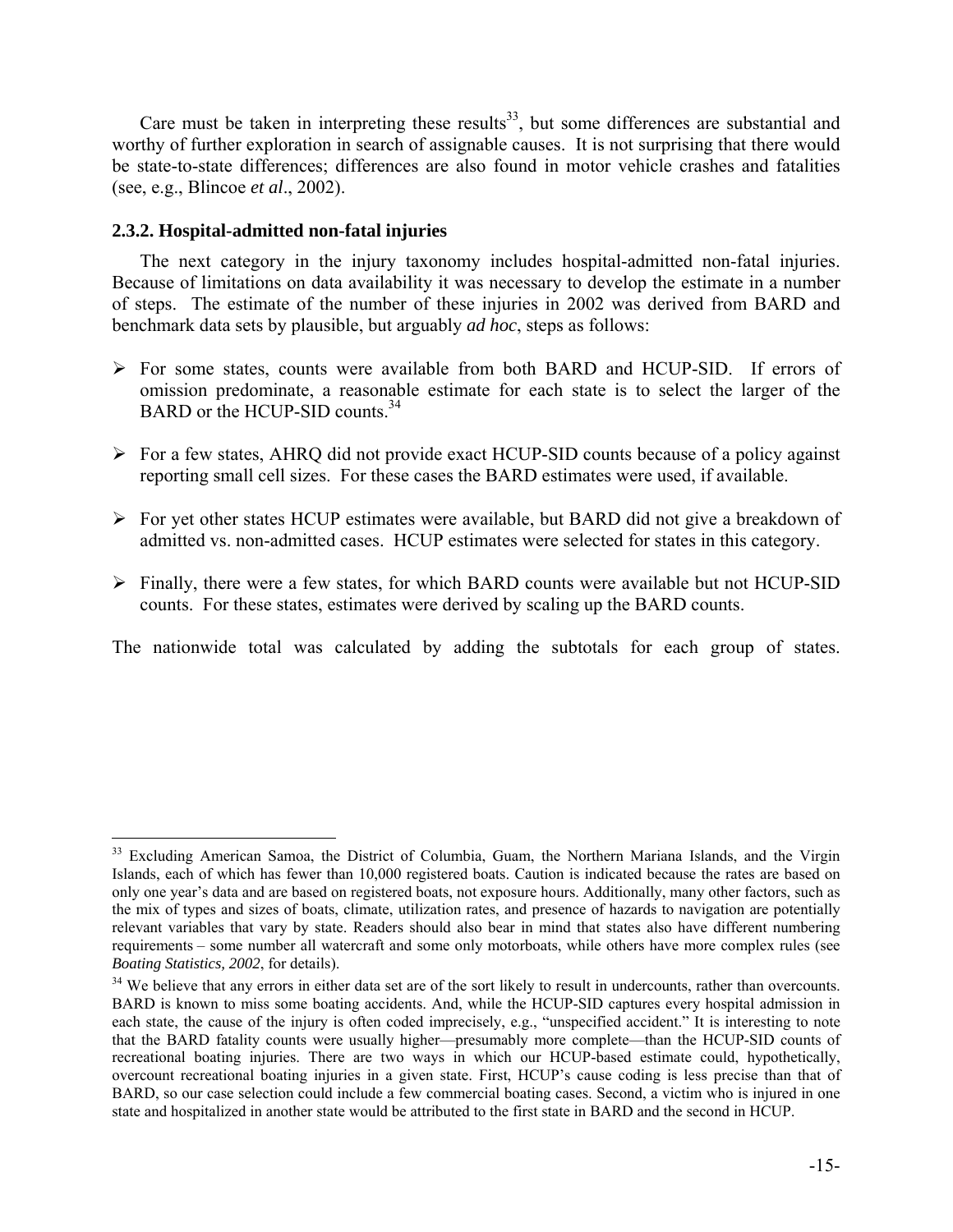The resulting estimate of total hospital-admitted injuries in 2002 was 2,181—approximately 25% higher than the raw BARD count of 1,752.<sup>35</sup> Put another way, the raw BARD count  $(1,752)$ under-reported the estimated value (2,181) by 429 injuries, 19.7% of the total. Thus, according to this estimate, BARD misses approximately 20% of the total hospital-admitted injuries.

*As expected, the extent of under-reporting was greater for non-fatal injuries than for deaths.* The estimated extent of under-reporting is consistent with data from motor-vehicle accidents: the *National Highway Traffic Safety Administration* (NHTSA) estimates that 21.4% of non-fatal crash injuries are missed in police crash reports[.36](#page-17-1) *However, BARD does appear to capture a majority of the injuries serious enough to result in hospital admission.* 

There are several possible ways to estimate the total hospital-admitted injuries in addition to that noted above. For example, the ratio of the maximum of BARD and HCUP-SID counts to the BARD count (for those states and jurisdictions where both counts are available) might be used to scale-up the BARD counts for other states. The development of an "optimal" scale-up factor for hospital-admitted injuries is an appropriate task for future work.

#### **2.3.3. Non-admitted, non-fatal injuries**

 $\overline{a}$ 

The final accident category includes those accidents that resulted in non-fatal injuries that did not require hospital admission. Both *a priori* and based on data for other transportation modes, it is likely that the incidence of under-reporting is greater than that for either fatalities or non-fatal hospital-admitted cases. It is also likely that scale-up estimates are likely to be less precise for this category. Both conjectures are supported by the data.

For 11 states, counts of ED-treated boating injuries were available from the HCUP-SEDD. A preliminary comparison of the HCUP counts with the non-admitted BARD injury counts from these same 11 states revealed that the BARD counts were, on average, 78% smaller than the HCUP counts. Moreover, the apparent BARD undercounts varied widely between states, from 61% in Utah to 100% in Vermont. This suggests that BARD captures only a small—and highly variable proportion—of injuries.

To explore this further another procedure was used. The number of non-admitted injuries can be estimated from the number of hospital admissions in each state. Consider first the boating injury cases from the 11 states for which both HCUP-SID and HCUP-SEDD data were available for 2002. The ratio of ED visits to hospital admissions for non-fatal boating-related injuries in these states averaged 8.49. Based on this ratio and the estimated total number of hospital admissions (2,181, see above) there would be approximately 18,250 ED-treated boating injuries nationwide. This estimate is probably conservative; NHAMCS suggests there are as many as 27,000 ED-treated boating injuries annually.

Next the number of ED cases was scaled up by a factor of 1.72 to account for injuries treated in settings other than EDs, such as clinics and doctors' offices. This factor, from Finkelstein,

<span id="page-17-1"></span><span id="page-17-0"></span><sup>&</sup>lt;sup>35</sup> Only 1,603 BARD cases are actually identifiable as hospital-admitted. Another 149 cases from Michigan and Vermont were coded as admitted, but it is not clear whether these states actually identify a victim's admission status. 36 Blincoe *et al*., (2002), p9.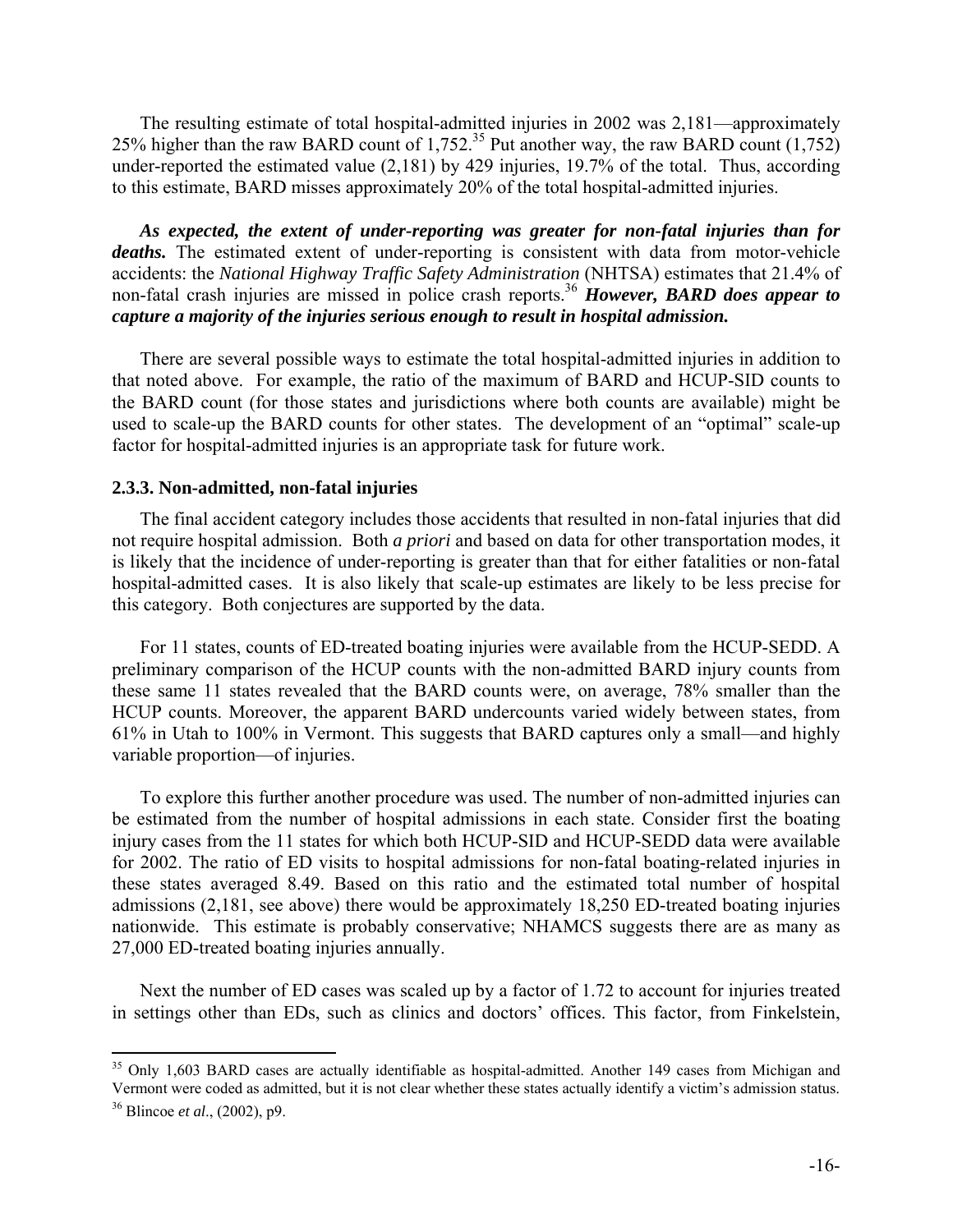Corso, *et al.* (2006), is based on weighted incidence of all injuries<sup>[37](#page-18-0)</sup> from the 1999-2000 NAMCS and NHAMCS data, adjusted to prevent double counting by eliminating follow-up visits from NAMCS. The resulting estimate 18,250 x 1.72 =  $31,390^{38}$  $31,390^{38}$  $31,390^{38}$  is much larger than the  $2,309$  cases<sup>[39](#page-18-2)</sup> recorded in BARD. This calculation suggests that non-fatal non-admitted injuries are significantly under-reported.

This estimate of non-fatal, non-admitted boating injuries is more speculative than those for fatal and hospital-admitted injuries. The estimate of nearly 32,000 non-fatal, non-admitted injuries cannot be regarded as statistically rigorous or of known accuracy—and should be checked (confirmatory data analysis) in follow-up efforts. *This said, the exploratory data analysis suggests that the probable extent of under-reporting is quite high for non-fatal, nonadmitted injuries.* 

To recapitulate briefly, this study found:

- $\triangleright$  BARD counts of fatalities are probably quite accurate. The data examined as part of this effort are consistent with USCG conclusions and the small (1%) official scale-up factor used to correct for bias. For 2002, the BARD count was 750 fatalities, adjusted to 758 fatalities.
- ¾ Non-fatal, hospital-admitted injuries are significantly under-reported. In 2002, BARD reported 1,752 injuries of this type, compared to an estimate derived from BARD and other sources of nearly 2,200. The degree of under-reporting (19.7%) is comparable to that estimated for motor vehicle accidents.
- $\triangleright$  The degree of under-reporting for non-fatal, non-admitted injuries is potentially very much larger than that for non-fatal, hospital-admitted injuries, perhaps as great as 93%—although this estimate is speculative and needs to be investigated further.

#### **2.3.4 Social and economic costs**

 $\overline{a}$ 

 Taken at face value, these results are reassuring for fatalities, but potentially of concern for non-fatal injuries, particularly for non-fatal, non-admitted injuries. However, this potential under-reporting should be placed in perspective. To do so, consider the possible economic/social costs of these accidents. Fatalities are obviously more serious than non-fatal injuries. And most estimates of the social/economic cost of fatalities greatly exceed those for other types of injuries.<sup>[40](#page-18-3)</sup> Therefore, even though some injuries are under-reported in BARD, the injuries that are captured in BARD will account for most of the social cost of boating injuries.

<span id="page-18-0"></span> $37$  It should be noted that this factor is based on all injuries, not just boating injuries. A similar estimate based just on boating injuries in the 1995-2003 NAMCS and NHAMCS produced a factor more than twice as high, but it was based on only 33 NAMCS cases for the nine years combined. Moreover, two-thirds of these cases had a cause code with a fifth character of 9, which indicates the victim was an "unspecified person;" one whose role cannot be definitively classified as recreational. Still, it indicates that 1.72 is a very conservative estimate.

<span id="page-18-1"></span> $38$  This many significant figures are included only to allow the reader to follow the arithmetic. In view of the likely precision of the estimates, this should be interpreted as "approximately 30,000."<br><sup>39</sup> Only 1.662 eases in PAPD were actually identifields as non-admitted. Another

<span id="page-18-2"></span>Only 1,662 cases in BARD were actually identifiable as non-admitted. Another 647 cases from Florida, Michigan, Minnesota, and Virginia were coded as non-admitted, but this coding was meaningless, as these states do not report whether a victim was admitted or not.

<span id="page-18-3"></span> $40$  To be sure, it is possible that certain debilitating injuries that require expensive long-term care could be even more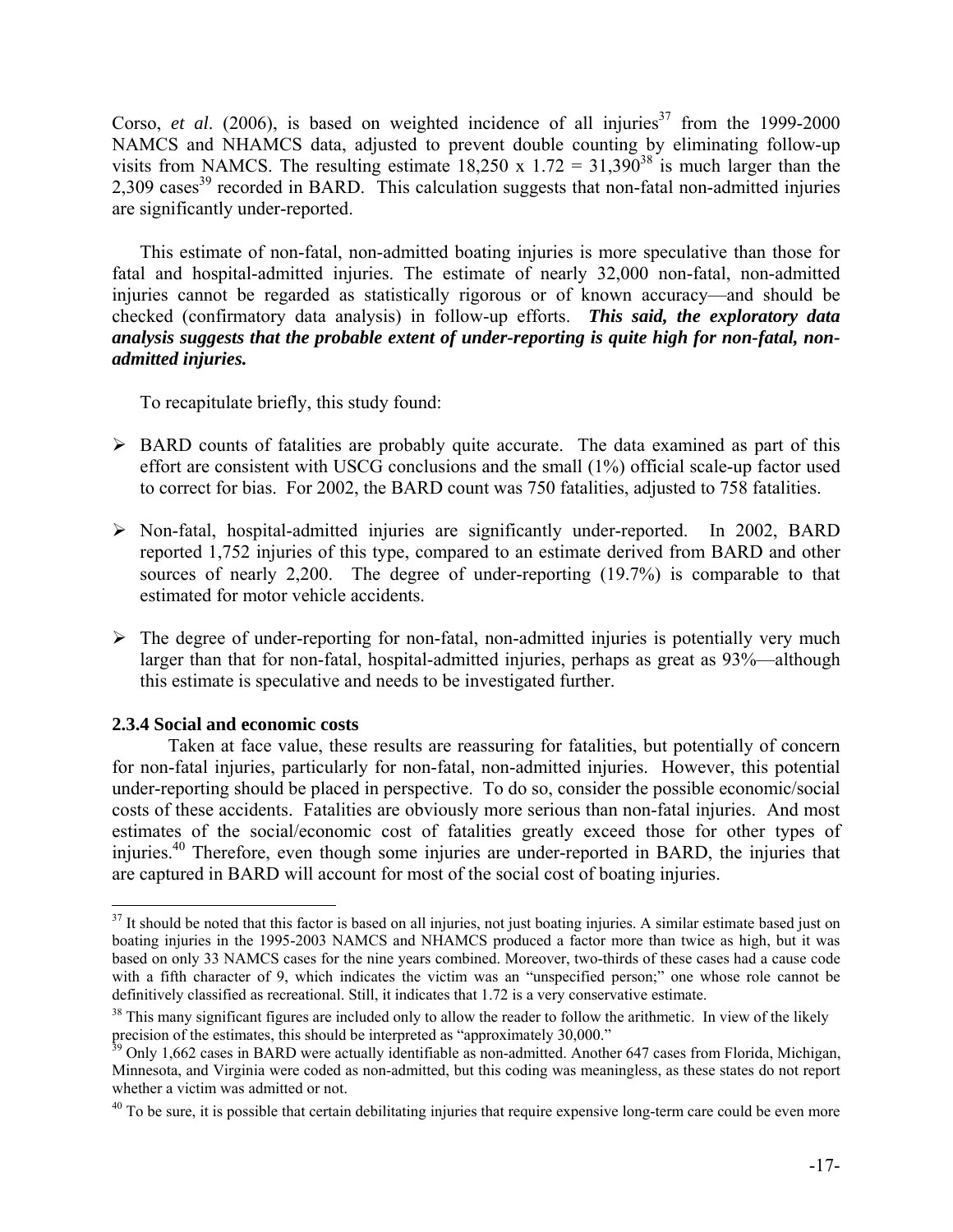To see this, take the economic costs (at least unit costs) of motor vehicle accidents as a rough surrogate for boating accident costs. For motor vehicle accidents several estimates have been published:

- $\triangleright$  The *National Safety Council* (NSC)<sup>[41](#page-19-0)</sup> estimated the average economic cost of a motor vehicle crash in 2004 resulting in a death was \$1,130,000, compared to a nonfatal disabling injury of \$49,700, or a property damage crash (including non-disabling injuries) of \$7,400. Put another way, for every \$100 of economic cost of a fatal injury, a non-fatal disabling injury cost \$4.40, and a non-disabling injury cost \$0.65.
- $\triangleright$  NSC estimated that the average comprehensive cost (including lost quality of life) of a motor vehicle crash in 2004 resulting in a death was \$3,760,000, compared to a non-fatal incapacitating injury of \$188,000, and a non-incapacitating injury of \$48,200. Based on these estimates, for every \$100 of comprehensive cost of a motor vehicle fatality, a nonfatal incapacitating injury is valued at \$5.00, and a non-incapacitating injury \$1.28.
- $\triangleright$  The Alberta Motor Association<sup>[42](#page-19-1)</sup> estimated the average economic cost of a motor vehicle fatality in 1999 as \$2.9 million, which compares with costs of \$100,000 per injury, and \$7,000 - \$8,000 per property damage due to collision. Normalizing to \$100 per fatality, this works out to \$3.45 per injury and \$0.26 per PDO crash.
- $\triangleright$  The Bureau of Transport and Regional Economics<sup>[43](#page-19-2)</sup> (Australia) has estimated that the average cost of a motor-vehicle fatality in 2000 was \$1.5 million, a serious injury \$325,000, and a minor injury \$12,000. In relative terms for every \$100 for a fatal injury, \$21.67 for a serious injury, and \$0.80 for a minor injury.
- $\triangleright$  The U.S. Dept. of Transportation, Federal Highway Administration<sup>[44](#page-19-3)</sup> estimated motor vehicle costs in 1994 as \$2.8 million for a fatal injury, \$180,000 for an incapacitating injury, and \$36,000 for an "evident" injury. In this same relative scale, \$100; \$6.42; \$1.29.
- $\triangleright$  NHTSA periodically estimates the economic impacts of motor vehicle crashes (see e.g., Blincoe *et al*., 2002). For the year 2000, comprehensive costs per fatality were estimated at \$3.36 million, with progressively smaller amounts for various accident injury categories. According to an analysis of the NHTSA cost estimates by the Victoria (BC) Transport Policy Institute,  $45$  the comprehensive costs of "moderate" injuries was \$157,958, and minor injuries \$15,017. In a similar relative scale, these are \$100; \$4.70; \$0.45.

These cost estimates are developed using different assumptions and different data. And, of course, they are for motor vehicle, not boating, injuries. However, the relative costs of fatal injuries compared to non-fatal injuries are probably similar and can be used to place possible under-reporting of injuries in economic perspective. For illustrative purposes, assume that the

 <sup>&</sup>quot;expensive" than fatal injuries. However, this is not the case for most non-fatal injuries.

<span id="page-19-0"></span> $41$  Available electronically at http://www.nsc.org/lrs/statinfo/estcost.htm.

<span id="page-19-1"></span><sup>&</sup>lt;sup>42</sup> Available electronically at http://www.pembina.org/pdf/publications/12\_auto\_crashes\_and\_injuries.pdf.

<span id="page-19-2"></span><sup>&</sup>lt;sup>43</sup> Bureau of Transport and Regional Economics (2000). *Road Crash Costs in Australia*, Report, 102.

<span id="page-19-3"></span><sup>&</sup>lt;sup>44</sup> Available electronically at http://www.fhwa.dot.gov/legsregs/directives/techadvs/t75702.htm.

<span id="page-19-4"></span> $45$  Available electronically at http://www.vtpi.org/tca/.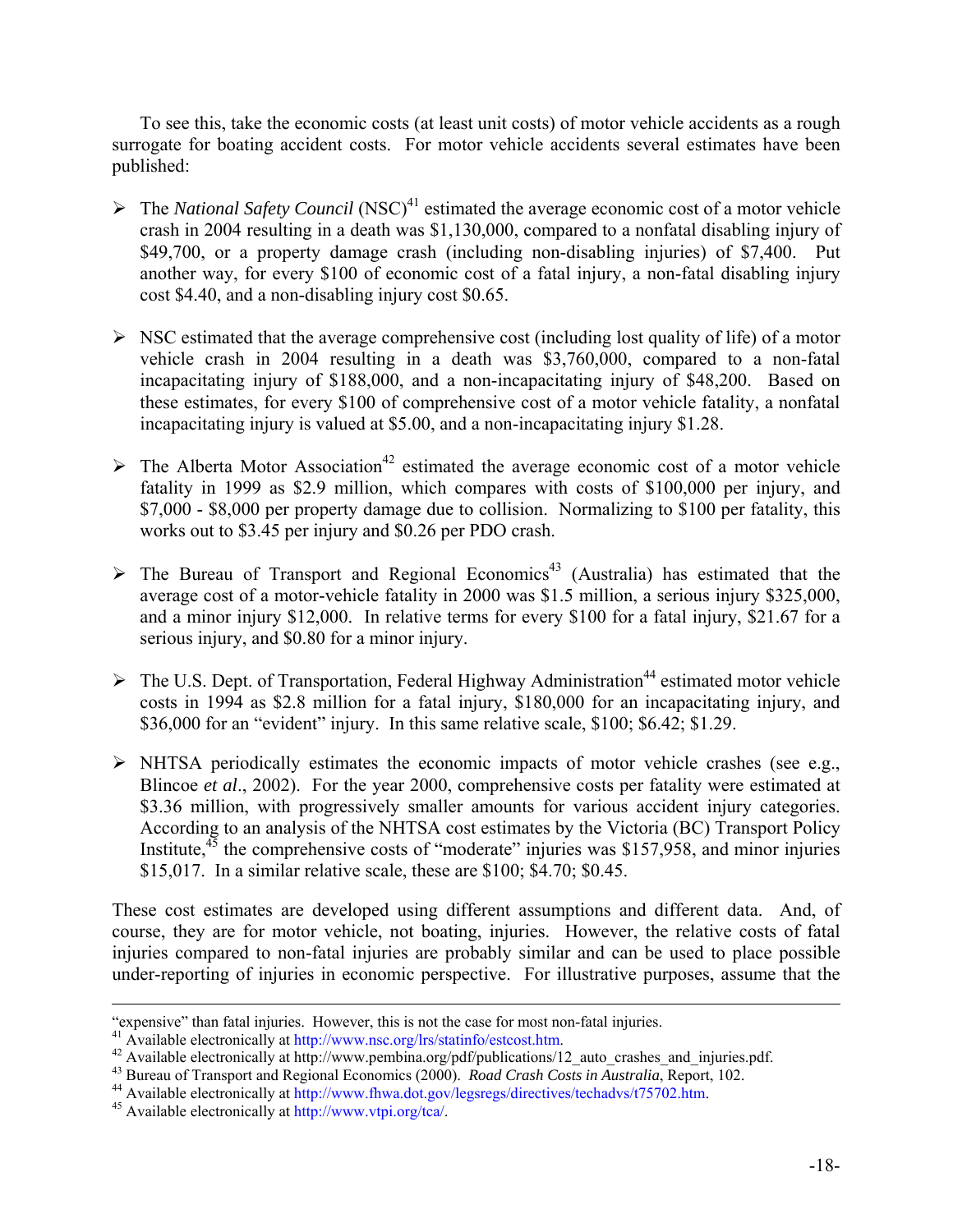relative costs of a fatal boating injury, non-fatal hospital-admitted injury, and non-fatal, nonadmitted injury are \$100, \$5.00, and \$1.00, respectively. These "round" numbers are reasonably representative of the relative costs summarized above. Given these social/economic costs for injuries in the various classes and the reporting errors, what is the error in the estimated total annual social cost using unadjusted BARD non-fatal hospital-admitted and non-fatal nonadmitted counts? The answer is approximately  $27\%$ ,<sup>[46](#page-20-0)</sup> a very much smaller discrepancy than that based on counts alone (86%).

*Put another way, even if the degree of under-reporting of non-fatal hospital-admitted, and non-fatal non-admitted injuries is as great as estimated here, because fatal injuries are so much more costly, BARD captures cases accounting for the majority of total social costs.* This "back-of-envelope" calculation is made to lend perspective to the significance of the reporting errors, not to suggest that efforts to improve reporting and/or develop statistical methods for correcting for underreporting are unimportant.

#### **2.4. Alcohol and drug involvement in recreational boating injuries**

Another objective of this project was to determine the impact of *boating under the influence of alcohol and drugs* (BUI) on the incidence of recreational boating injuries. Numerous studies have concluded that alcohol and drug usage increases both the likelihood and severity of automobile and boating accidents.<sup>[47](#page-20-1)</sup> By some prior estimates, as many as  $60\%$  of boating fatalities (including persons who fell overboard) were alcohol related.<sup>[48](#page-20-2)</sup> A priori, therefore, it is reasonable to expect that alcohol and drug involvement would be positively correlated with fatal and non-fatal injuries.

Two measures of alcohol and drug involvement were used in this analysis:

- ¾ Alcohol/drugs as a *contributing factor* comprises cases where alcohol or drug use was listed as a cause of the accident, the operator was arrested for *operating while intoxicated* (OWI), or the victim's *blood alcohol content* (BAC) level was .04 grams per deciliter or higher.
- ¾ Alcohol/drugs *mentioned* was a less stringent criterion, which included any of the above conditions plus any positive BAC or a "yes" value in the variable, *alcohol-involved*. An alcohol-involved incident is one in which alcohol was found to be present. In some incidents coded as alcohol-involved, alcohol might not have played a role in causing either the accident or the injury.

BARD data from 2002 and 2003 were used for this analysis. Using two years of data provides a larger sample, which can be expected to produce a more stable estimate. The OWI criterion could be used only for the 2003 cases, because this data field was frequently miscoded in 2002.

<span id="page-20-0"></span> $46$  This percentage depends upon the relative proportion of each type of injury and on the relative social costs. It is particularly sensitive to the relative costs for non-fatal, non-admitted costs. For example, if this were \$0.50, rather than \$1.00 as assumed in the original calculation, undercounting would result on only a 16.5% understatement of total annual social costs, rather than 27%.

<span id="page-20-1"></span><sup>&</sup>lt;sup>47</sup> With respect to automobile accidents, see Borkenstein *et al.* (1974); Farris *et al.* (1977); Perneger and Smith (1991); Perrine *et al*. (1971); and Zador (1991). With respect to boating accidents, see Smith *et al*. (2001); Glover *et al.* (1995); Howland *et al*. (1993); Smith *et al*. (1999); Talley (1994), and others shown in the references.

<span id="page-20-2"></span><sup>&</sup>lt;sup>48</sup> See, e.g., Howland *et al.* (1993). Also www.niaaa.nih.gov/publications/aa25.htm.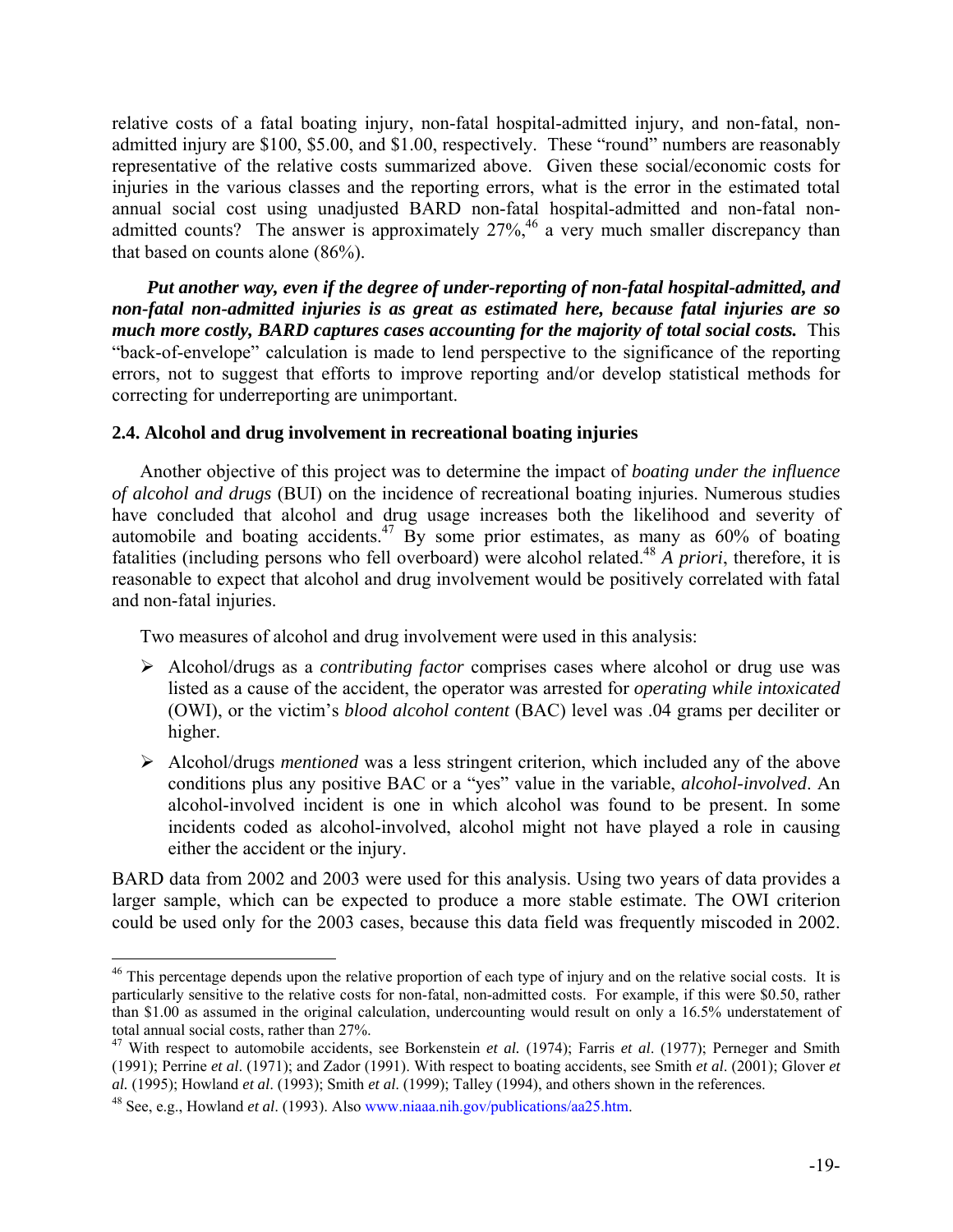(While only 3% of cases involved an OWI arrest in most years, 29% of cases were coded as resulting in an OWI arrest in 2001-2002—a discrepancy that cannot be explained.)

#### **2.4.1. Fatalities in BARD**

 Of 1,453 BARD fatalities in 2002-2003, 328 (22.6%) had alcohol/drugs as a contributing factor, and 520 (35.8%) had a mention of alcohol/drugs somewhere on the record.<sup>[49](#page-21-0)</sup> These measures were constructed from a hierarchical combination of conditions:

- 283 Alcohol or drug<sup>[50](#page-21-1)</sup> use listed as a cause of the accident
- 17 OWI arrest<sup>[51](#page-21-2)</sup> (used as a criterion only in 2003)
	- 14 BAC  $\geq .08$
	- 14 BAC  $\geq .04$
	- 7 BAC positive
	- 140 Alcohol involved (from Deceased Table)
- 45 Alcohol involved (from Primary Table)<sup>[52](#page-21-3)</sup>

This breakout allows for examination of the impact of the BAC level chosen to define alcohol as a contributing factor (as opposed to mere mention). In cases that did not meet the first two criteria, but where BAC was measured, a BAC of .04 was chosen as the threshold for alcohol/drug use as a contributing factor. Therefore, the number of cases meeting the criterion was  $283+17+14+14 = 328$ . Raising the threshold to .08 would reduce the count of contributingfactor cases from 328 to 314. Thus, these estimates are not sensitive to the BAC level chosen. (This finding is consistent with results from highway accidents.)

Alcohol/drug involvement appeared lower in 2003 than in 2002. In 2002 there were 292 cases (38.9%) with an alcohol/drug mention out of 750 reported fatalities. In 2003, there were 228 cases (32.4%) with an alcohol/drug mention out of 703 reported fatalities. It would be premature, however, to conclude that alcohol-involved deaths are decreasing.

The estimated association of boating fatalities and alcohol is broadly consistent with the literature. For example, Smith *et al*. (2001) cite 1980-85 data from four states with high testing rates, noting that 51% of people who died in boating accidents had a BAC of at least 0.04 and 30% had a BAC higher than 0.10.

<span id="page-21-0"></span><sup>&</sup>lt;sup>49</sup> Boating Statistics 2002 notes that alcohol was *involved* in 39% of all boating fatalities in 2002. Involvement more nearly matches "mention of alcohol/drugs" as used herein.

<span id="page-21-1"></span><sup>&</sup>lt;sup>50</sup> For this purpose, BARD defines *drug use* as "When non-prescription and/or prescription drugs are consumed in the boat and the investigating official has determined that the operator was impaired or affected while operating the boat."

<span id="page-21-2"></span> $51$  Some OWI arrests may not result in convictions.

<span id="page-21-3"></span> $52$  This criterion means only that alcohol was somehow present in the incident. It is possible that in some cases alcohol was consumed neither by the victim nor by any of the operators, but by a third party.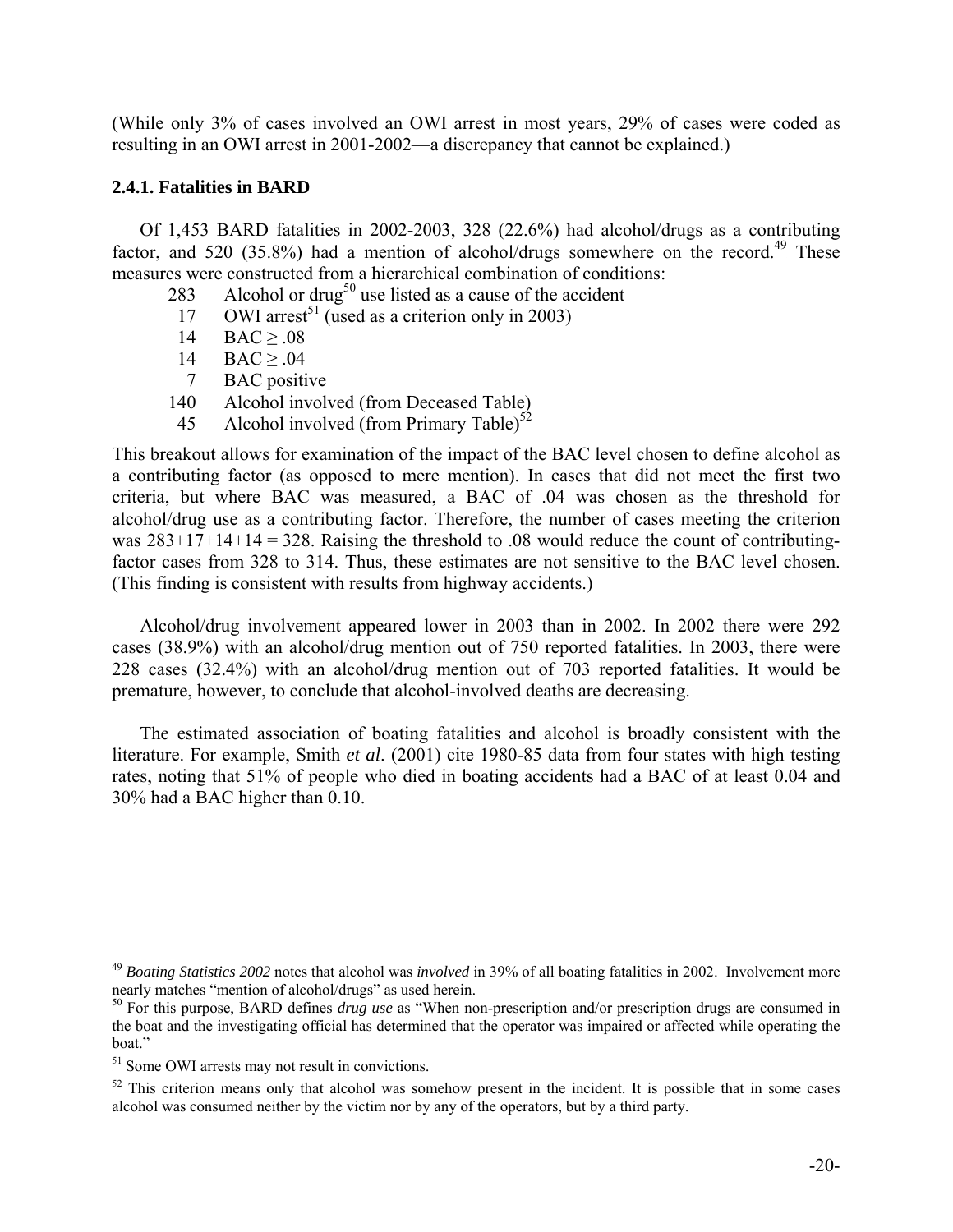The above estimate of alcohol/drug involvement in boating fatalities is significantly greater than for deaths in air travel. For example, Taneja and Wiegman (2002) conducted a comprehensive review of 2,696 fatal general aviation accidents from 1990-1998 using database records maintained by the *National Transportation Safety Board* (NTSB) and *Federal Aviation Administration* (FAA). They found 216 accidents (8.01%) that had some form of impairment/incapacitation or physiological causes mentioned in the accident report. Impairment due to drugs ( $n = 88$ , 3.3%) and alcohol ( $n = 68$ , 2.5%) were the most common causes. Canfield *et al*. (2000) reported that alcohol above the legal limit of 0.04% was found in the bodies of 124 of 1,683 pilots (7.35%) in fatal crashes over the period 1994-1998. The incidence of alcohol consumption in commercial airline and military operations is much lower than in general aviation (Newman, 2004).

Moody *et al*. (1991) reported that approximately 40% of fatal train accidents once had at least one employee who tested positive for alcohol. Other sources (e.g., National Institute on Alcohol Abuse and Alcoholism, 1994; Kolstad, 1992; Spicer and Miller, 2005) indicate that the percentage of alcohol-involved rail accidents declined dramatically following federal intervention and mandatory random drug and alcohol testing. $53$ 

Blincoe *et al.* (2002) reported that alcohol-involved motor vehicle crashes accounted for 22% of all crash costs. They concluded that alcohol involvement increases with injury severity. Alcohol-involved crashes accounted for 10% of PDO crash costs, 21% of non-fatal injury crash costs, but 46% of fatal injury crash costs.

NHTSA statistics summarized in the *Sourcebook of Criminal Justice Statistics* (Pastore and Maguire, 2003) showed alcohol-related motor vehicle fatalities accounted for a declining proportion of total motor vehicle fatalities—down from  $60\%$  in 1982 to 41% in 2002.<sup>54</sup> Beirness *et al.*<sup>55</sup> reported that alcohol was involved in approximately 44% of motor vehicle fatalities in Ontario, a figure comparable to U.S. statistics. As in aviation, alcohol use is less of an issue with commercial drivers than with the general public. For example, only 4% of all drivers of large trucks who were killed in crashes during 1995 had BACs of 0.10 or more, compared with 35% of fatally injured passenger vehicle drivers.<sup>56</sup>

Based on this work and prior Coast Guard estimates, recreational boating accidents are statistically more like automobile accidents than other modes of transportation with regard to alcohol involvement.

<span id="page-22-0"></span> $53$  For details, see Kolstad (1992). Kolstad provides NTSB data claiming that 23 of 156 (14.7%) rail accidents involved alcohol or other drugs. Later, in mandatory tests conducted on rail workers after accidents, 3.2% tested positive for alcohol. See also [www.niaaa.nih.gov/publications/aa25.htm.](http://www.niaaa.nih.gov/publications/aa25.htm) <sup>54</sup> See www.albany.edu/sourcebook/pdf/t3103.pdf.

<span id="page-22-1"></span>

<span id="page-22-2"></span><sup>&</sup>lt;sup>55</sup> Beirness, D.J., Mayhew, D.R., Simpson, H.M., and Lefebvre, J.L., "Alcohol-Involved Motor Vehicle Fatalities in Ontario," www.druglibrary.org/schaffer/Misc/driving/s27p1.htm.

<span id="page-22-3"></span> $<sup>56</sup>$  See www.usroads.com/journals/aruj/9705/ru970503.htm.</sup>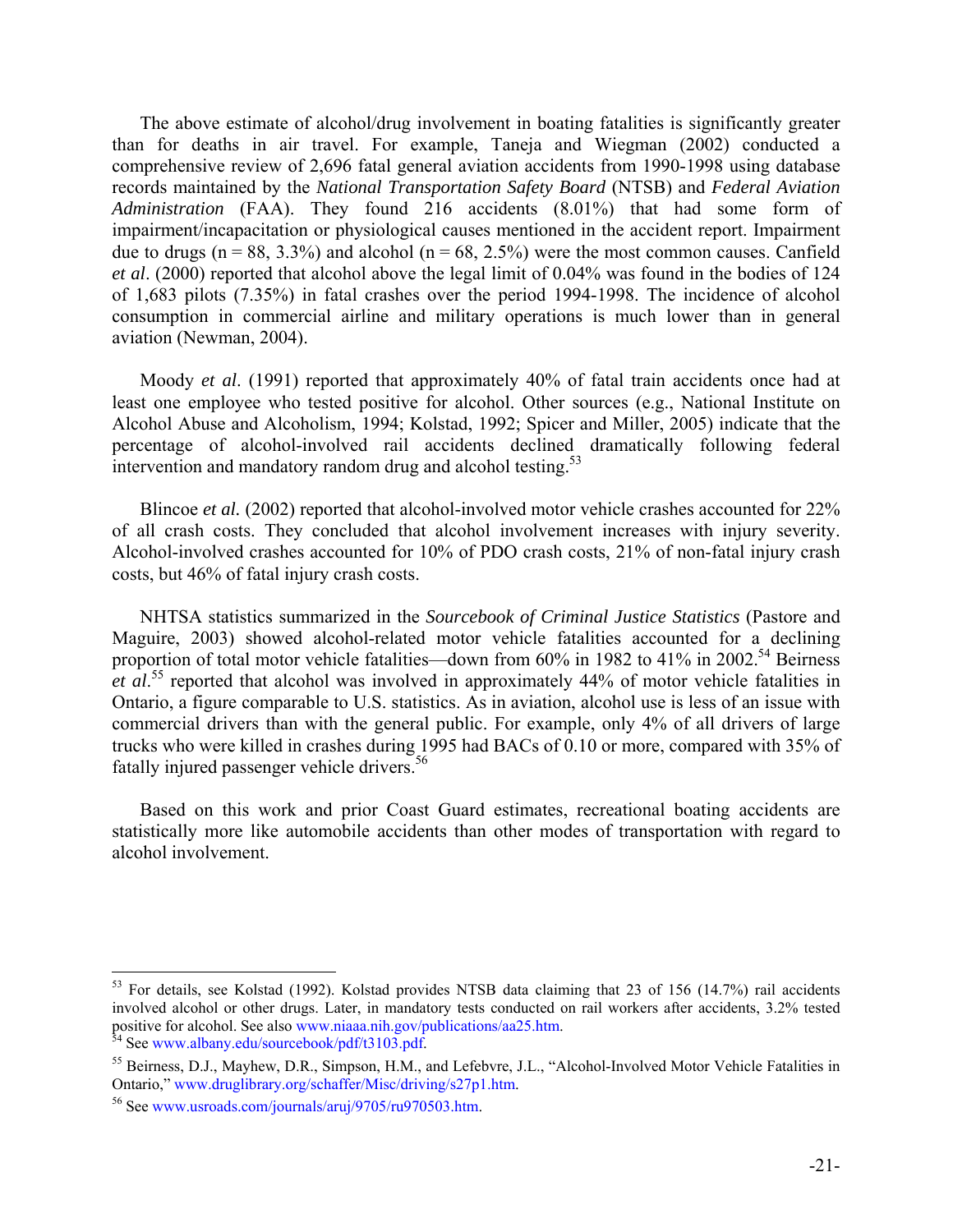#### **2.4.2. Non-fatal injuries in BARD**

Of 7,950 cases, 694 (8.7%) had alcohol/drugs as a contributing factor, and 1,033 (13.0%) had a mention of alcohol/drugs somewhere on the record. These measures were constructed from a hierarchical combination of conditions:

- 621 Alcohol or drug use listed as a cause of the accident
- 51 OWI arrest (used as a criterion only in 2003)
- 17  $\text{BAC} \geq .08$
- $5 \qquad \text{BAC} > .04$
- 12 BAC positive
- 327 Alcohol involved (from Primary file)

Raising the BAC threshold to .08 would reduce the count of contributing-factor cases from 694 to 689.

Alcohol/drug involvement in non-fatal injuries appeared higher in 2003 than in 2002 (the reverse of the pattern in fatal injuries). In 2002, there were 470 cases (11.6%) with an alcohol/drug mention out of 4,062. In 2003, there were 563 cases (14.5%) with an alcohol/drug mention out of 3,888. As with fatal injuries, there are insufficient data to claim that a trend exists.

The finding that the incidence of alcohol involvement is lower for non-fatal than for fatal injuries for recreational boating accidents has also been observed with automobile accidents (Blincoe *et al*., 2002).

#### **2.4.3. Source of report**

1

As noted above, some BAR forms are filled out by investigating officials (typically for more serious accidents) and others by the operators of the vessels involved. In cases where the operators fill out the questionnaire, there are obvious incentives to understate alcohol involvement.

It is interesting and instructive to examine the incidence of alcohol/drug mentions by the source of the report—that is, according to whether the report was filed by an investigating lawenforcement officer ("Investigation") or by an operator involved in the incident ("Operator report"). When officials prepared the report (44.1% of cases), 17.3% of cases had an alcohol/drug mention. However, when filed by an operator (8.9% of cases), only 8.5% of cases had an alcohol/drug mention. And when the source of causes was missing (44.7% of cases), 9.6% of cases had an alcohol/drug mention. $57$ 

In cases where the operator (rather than a law enforcement officer) fills out the accident report, there is a clear disincentive to report alcohol use. What is surprising is that operators filling out the form would report alcohol use at all! This finding has a straightforward explanation: operators were attributing alcohol/drug use to *other boaters* involved in the

<span id="page-23-0"></span> $57$  Most of the cases with a missing source came from a few states, including Florida and California, which do not report this information.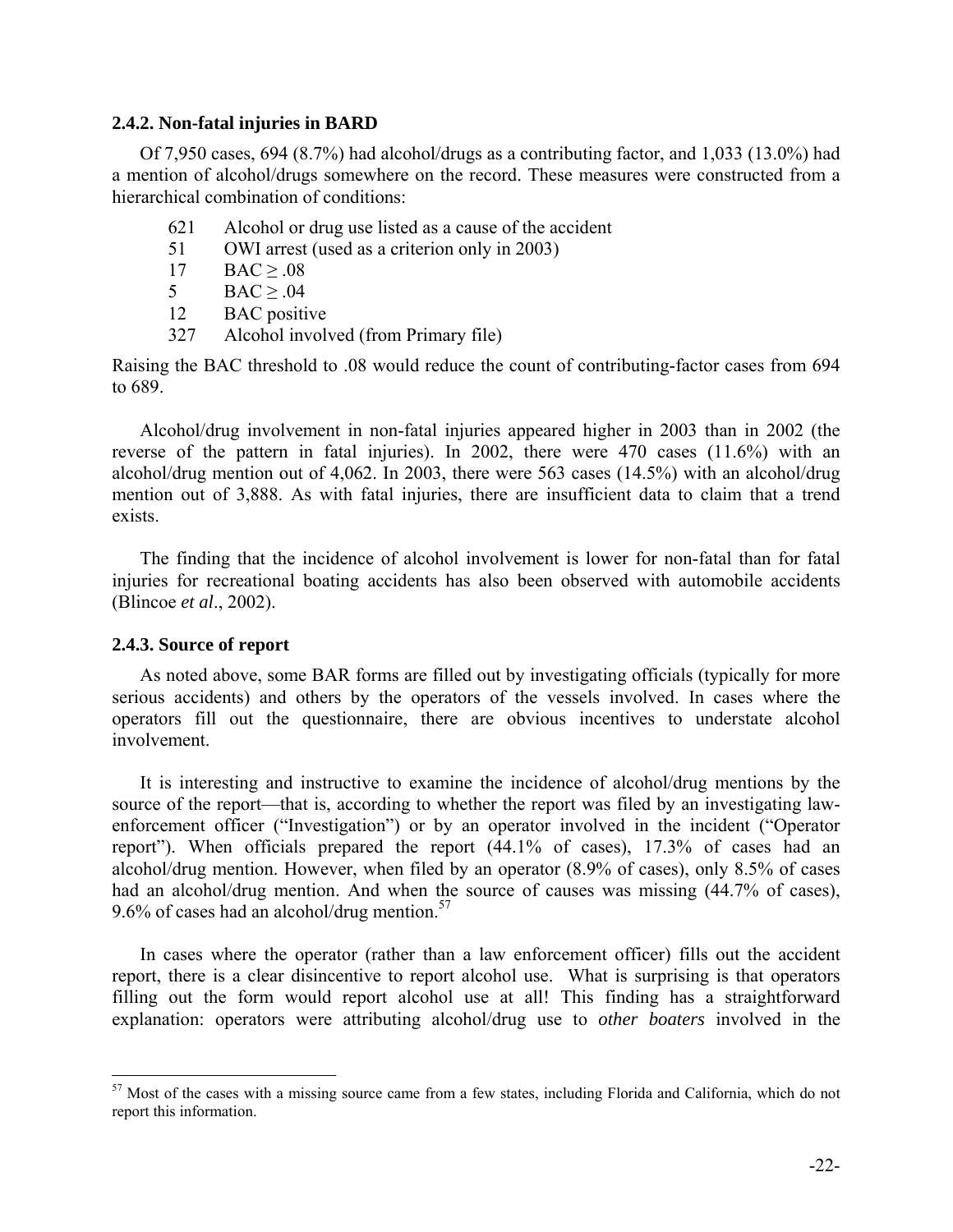accident. In single-vessel accident reports filed by operators, only 3.7% list alcohol/drugs as a cause. In two-vessel accidents, by contrast, 15.2% of operators list alcohol/drugs as a cause.

#### **2.5. Findings and recommendations**

There are several potentially important findings and conclusions of this work with implications for policy decisions and further research:

- $\triangleright$  This analysis demonstrates that BARD provides an accurate count of boating accident fatalities. USCG reached the same conclusion. But, because this analysis used a wholly different methodology than used by USCG, this finding provides a valuable crosscheck.
- $\triangleright$  This analysis indicates that there is material under-reporting (19.7%) of non-fatal hospitaladmitted injuries resulting from recreational boating accidents. This degree of underreporting is comparable to that estimated for motor-vehicle accidents, but is potentially of concern nonetheless. Although non-fatal injuries entail less social cost than fatal injuries, those requiring hospital admission are worthy of attention. The methods used in this analysis need to be refined and made more rigorous, but the overall approach is sound. Additional confirmatory analysis is recommended and USCG should establish closer ties with agencies producing relevant data.
- $\triangleright$  The apparent degree of under-reporting of non-fatal non-admitted injuries is very much greater than for non-fatal hospital admitted injuries. The methods used in this analysis are admittedly crude and the estimate of possible under-reporting speculative, but this conclusion is qualitatively correct. Additional work to refine the methods used in this report is indicated. Alternatively (in view of the relatively low unit costs of these accidents), USCG might consider whether or not to continue to require reporting of these accidents.
- ¾ Despite under-reporting of non-fatal hospital-admitted and non-fatal non-admitted injuries from recreational boating accidents, it is likely that BARD captures injuries that result in a large fraction (75%) of the aggregate social costs of recreational boating accidents. Non-fatal hospital admitted and non-fatal non-admitted injuries are much more numerous than fatalities, but the unit social costs of these injuries (especially the non-admitted injuries) are probably very small in comparison to those for fatal accidents.
- $\triangleright$  Continued improvement in BARD is highly desirable. Undoubtedly, part of the solution lies in establishing reporting standards and training those who prepare accident reports to follow them. However, finding ways to decrease under-reporting is even more important. The degree of under-reporting varies widely from state to state, suggesting that efforts at improvement might be most fruitfully directed towards selected states. NASBLA might provide a suitable forum for states to share "best practices" and ideas for improvement.
- $\triangleright$  USCG has a policy choice to make regarding the incorporation of adjustments to its published non-fatal injury incidence estimates. Options include (i) incorporating scaled-up estimates directly, (ii) deferring this decision until the estimates for 2002 have been replicated for other years, and (iii) brief mention (perhaps as a footnote) in *Boating Statistics*. The methods developed for adjustment of hospital-admitted and non-admitted non-fatal injury incidence are plausible, and resulting estimates are likely to be superior compared to the simple expedient of disregarding reporting bias. Nonetheless, the methods used, however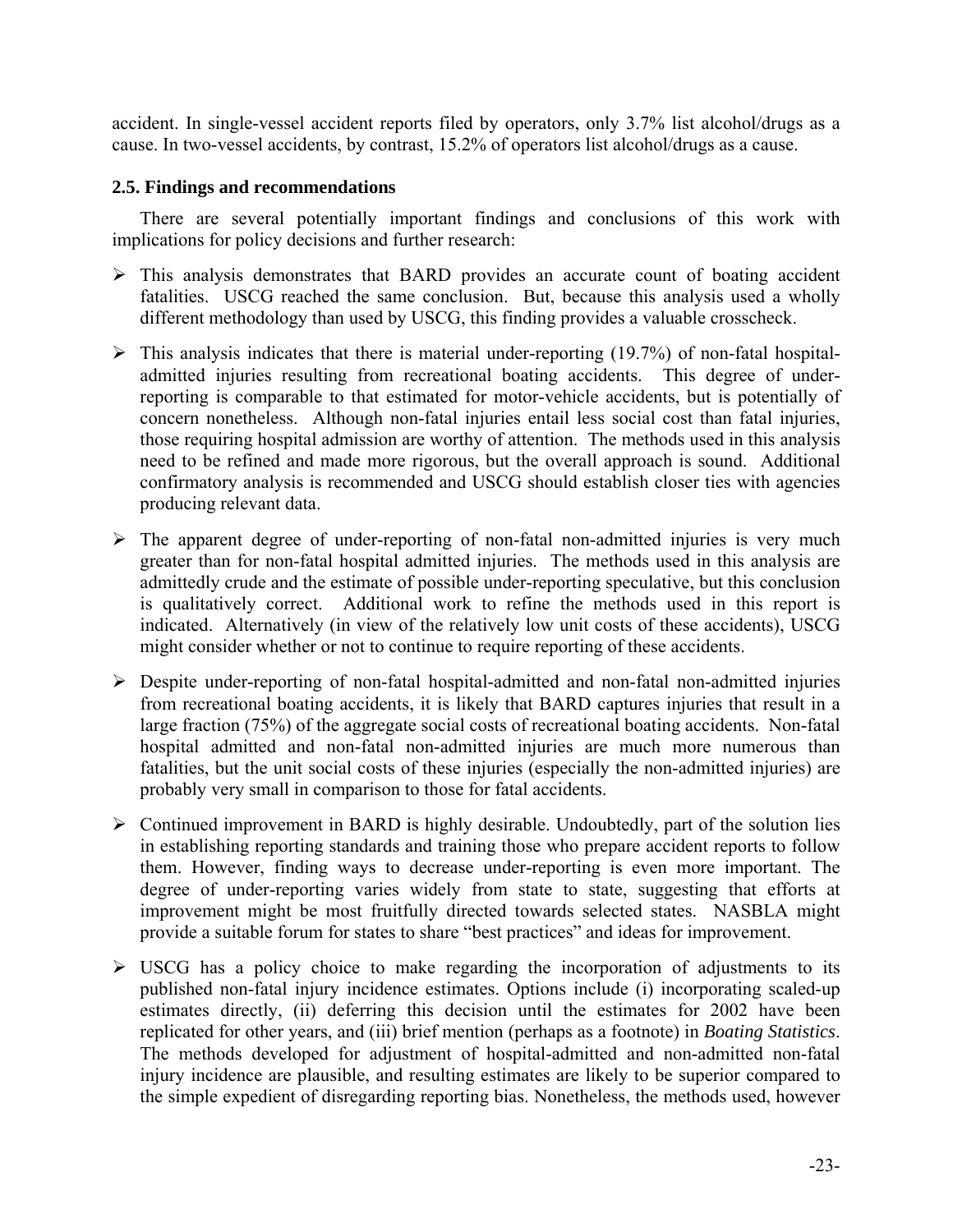worthwhile, are *ad hoc* and are conditioned in part on the availability of exogenous data. Further work will be required if these methods are to be institutionalized and made a routine part of USCG reporting.

- $\triangleright$  Analysis of BARD data for two years indicates that at least 22.6% of fatalities resulted from accidents in which alcohol/drugs were noted as a contributing factor. The percentage is lower (8.7%) for accidents resulting in non-fatal injuries. Both estimates—particularly that for accidents with non-fatal injuries—are likely to understate alcohol involvement. (For example, there are clear disincentives for accurate reporting in cases where the operator who completed the accident report form was intoxicated.) Clearly, more work needs to be done, but even if the above estimates were accurate, there is a substantial potential benefit if ways can be found to reduce alcohol-related accidents.
- $\triangleright$  Alcohol involvement in boating accidents is statistically similar to that for motor vehicle accidents and proportionately greater than that for general aviation, commercial aviation, commercial trucking, and rail transportation. There are, of course, substantial differences in regulations and enforcement activities among these modes (among other things) that might explain differences in alcohol involvement in accidents. Nonetheless, these precedents suggest that present rates of alcohol involvement are not inevitable.
- $\triangleright$  This is a fairly high-level summary of the results of the PIRE investigations. On a more detailed level the investigators have provided recommendations regarding improvements to the reporting form and identified data fields that appear to have higher error rates. For example, PIRE investigators have recommended that the injury codes listed on the accident reporting form be changed so as to mesh more closely with codes used by other reporting agencies. This change will facilitate the estimation of the economic and social costs of accidents at a later date.
- $\triangleright$  As noted, these findings are preliminary and the result of exploratory data analysis. Additional confirmatory data analysis should be undertaken as part of continuing efforts to improve the quality of recreational boating accident data and data analyses.

### **2.6. Acknowledgements**

The steering committee established for this project included Dr. Anne Allen (SailSportMed, Inc./US Sailing), Mr. Steve Blackistone (NTSB), Mr. Larry Blincoe (NHTSA), Ms. Jo Calkin (USCG), Dr. Eric C. Gabler (FHWA), Mr. John Malatak (USCG), Dr. Tom Mangione (JSI Research & Training Institute, Inc.), Dr. L. Daniel Maxim (Everest Consulting Associates and USCG Auxiliary), Mr. Fred Messmann (NASBLA/Nevada Department of Wildlife), Mr. Bruce Schmidt (USCG), Dr. Gordon Smith (Liberty Mutual), and Mr. Robert Sprague (PCI Communications, Inc.). Their input and constructive critique of the manuscript added measurably to the quality of this report. However, the responsibility for errors and omissions rests with the authors.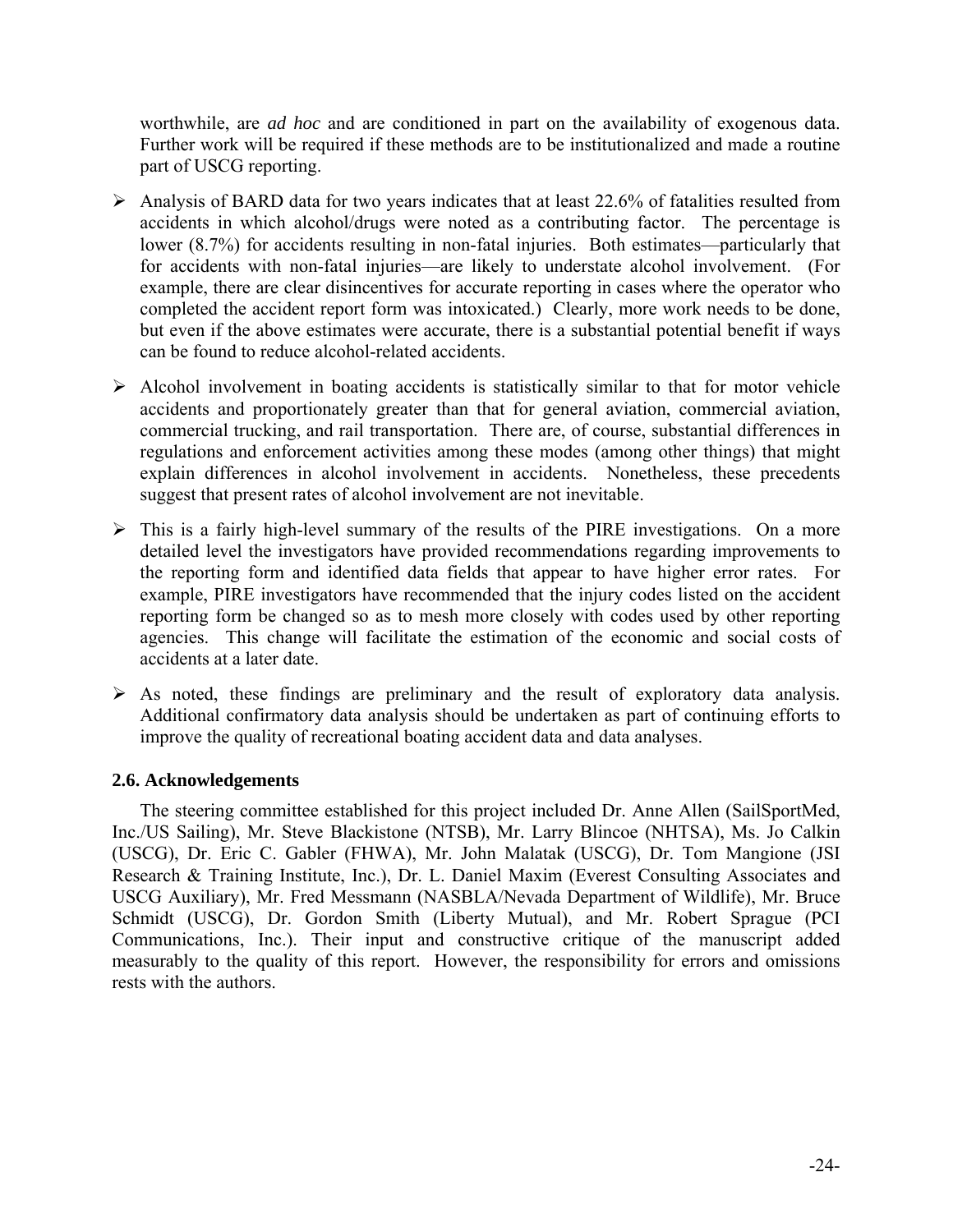

While on a boating trip on Indianapolis, Indiana's White River, two couples and an infant hit an obstruction that damaged the propeller of their boat so extensively that it could not develop sufficient thrust to keep out of the strong current leading to the spillway. The boat went over the spillway and lodged as depicted in the photograph. Over the next several hours, multiple attempts to rescue the occupants by boat, rope pulley, and fire truck ladder proved unsuccessful. Two officers from the Indiana State Police arrived in the department's helicopter and rescued all five people on the craft in less than 15 minutes. Officers were subsequently decorated. Story available from <http://www.fbi.gov/publications/leb/2002/july2002/july02leb.htm.>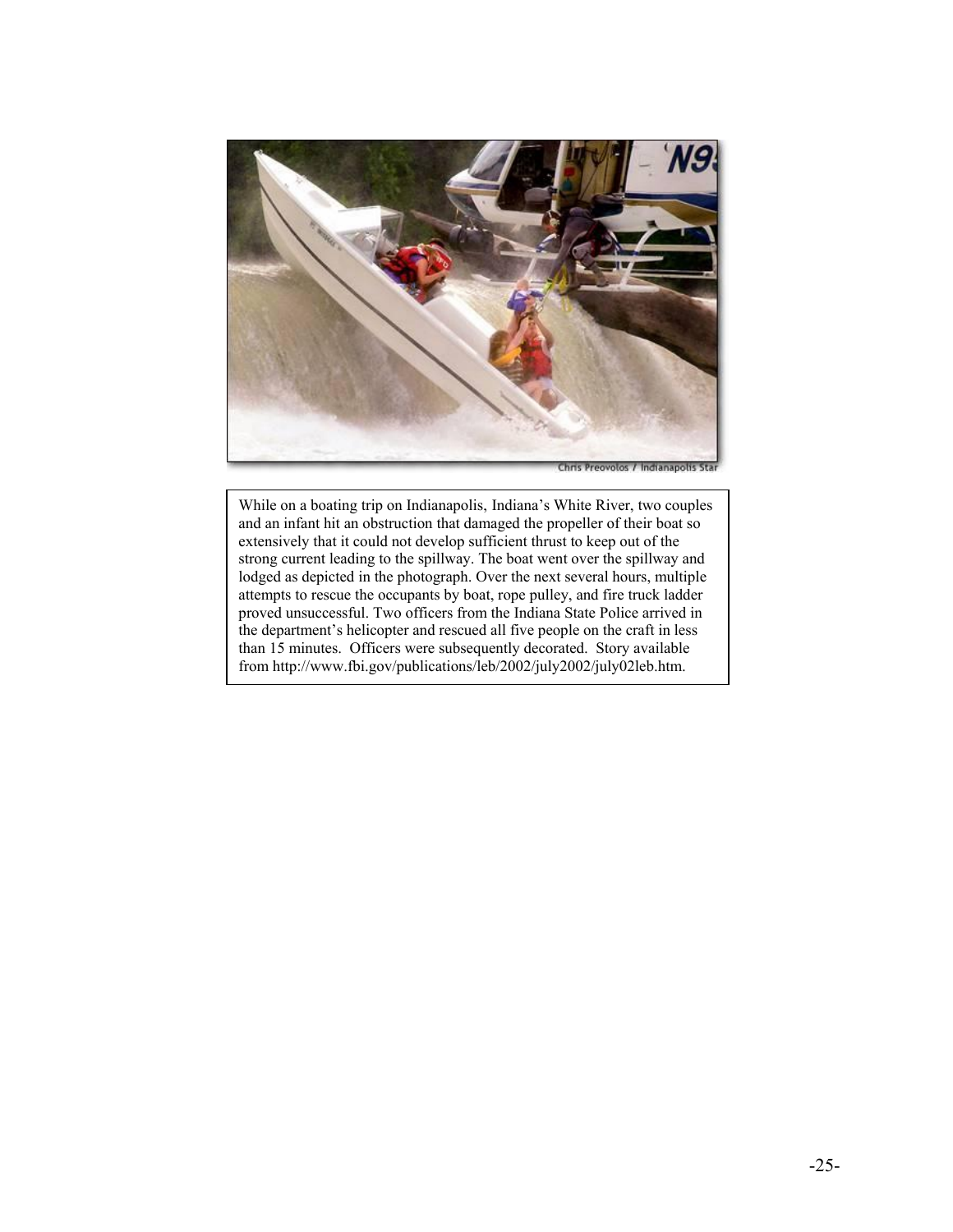## **References**

- Aeron-Thomas, A., (2000). Under-reporting of road traffic casualties in low income countries. TRL Report PR/INT/199/00, TRL Ltd., Crowthorne. Data from this source are quoted in [http://www.grsproadsafety.org/?pageid=107.](http://www.grsproadsafety.org/?pageid=107)
- Blincoe, L.J., Seay, A.G., Zaloshnja, E., Miller, T.R., Romano, E.O., Luchter, S., and Spicer, R.S., (2002). *The Economic Impact of Motor Vehicle Crashes, 2000*, Report DOT HS 809 446, Washington, DC: National Highway Traffic Safety Administration. This report is available online at [http://lhsc.lsu.edu/OutsideLinks/EconomicImpact-1.pdf.](http://lhsc.lsu.edu/OutsideLinks/EconomicImpact-1.pdf)
- Borkenstein, R.F., Crowder, R.F., Shumate, R.P., Ziel, W.B., and Zylman, R., (1974). The role of the drinking driver in accidents. *Blutalkohol* 11 (Supplement 1).
- Bowermaster, D., (2006). Alaska isn't the only airline with ground-safety troubles, Seattle Times, Business and Technology section, Friday, January 20, 2006. This is available electronically at http://seattletimes.nwsource.com/html/businesstechnology/2002750657\_alaska20.html.
- Canfield, D.V., Hordinsky, J., Millett, D.P., Endecott, B., and Smith, D., (2000). *Prevalence of drugs and alcohol in fatal civil aviation accidents between 1994 and 1998*. Federal Aviation Administration, DOT/FAA/AM-00/21.
- Farris, R., Malone, T.B., and Lilliefors, H., (1977). *A comparison of alcohol involvement in exposed and injured drivers. Phases I and II. Washington, DC: National Highway Traffic Safety Administration*, report # DOT-HS-801-826.
- Glover, E.D., Lane, S., and Wang, M.Q., (1995). Relationship of alcohol consumption and recreational boating in Beaufort County, North Carolina. *Journal of Drug Education* 25:149-57.
- Howland, J., Hingson, R., Heeren, T., Bak, S., and Mangione, T., (1993). Alcohol use and aquatic activities – United States 1991. *Morbidity and Mortality Weekly Report* 42:675-83.
- Howland, J., Mangione, T., Hingson, R., Smith, G.S., and Bell, N., (1995). Alcohol as a risk factor for drowning and other aquatic injuries. In: Watson RR (Ed). *Drug and Alcohol Abuse Reviews, Alcohol, Cocaine and Accidents*. Humana Press Inc, Totowa, NJ, 85-104.
- Injury Surveillance Workgroup (2003). *Consensus Recommendations for Using Hospital Discharge Data for Injury Surveillance*. Marietta, GA: State and Territorial Injury Prevention Directors Association.
- Howland, J., Smith, G.S., Mangione, T., Hingson, R., DeJong, W., and Bell, N., (1993). Missing the boat on drinking and boating. *Journal of the American Medical Association* 270(1):91- 92.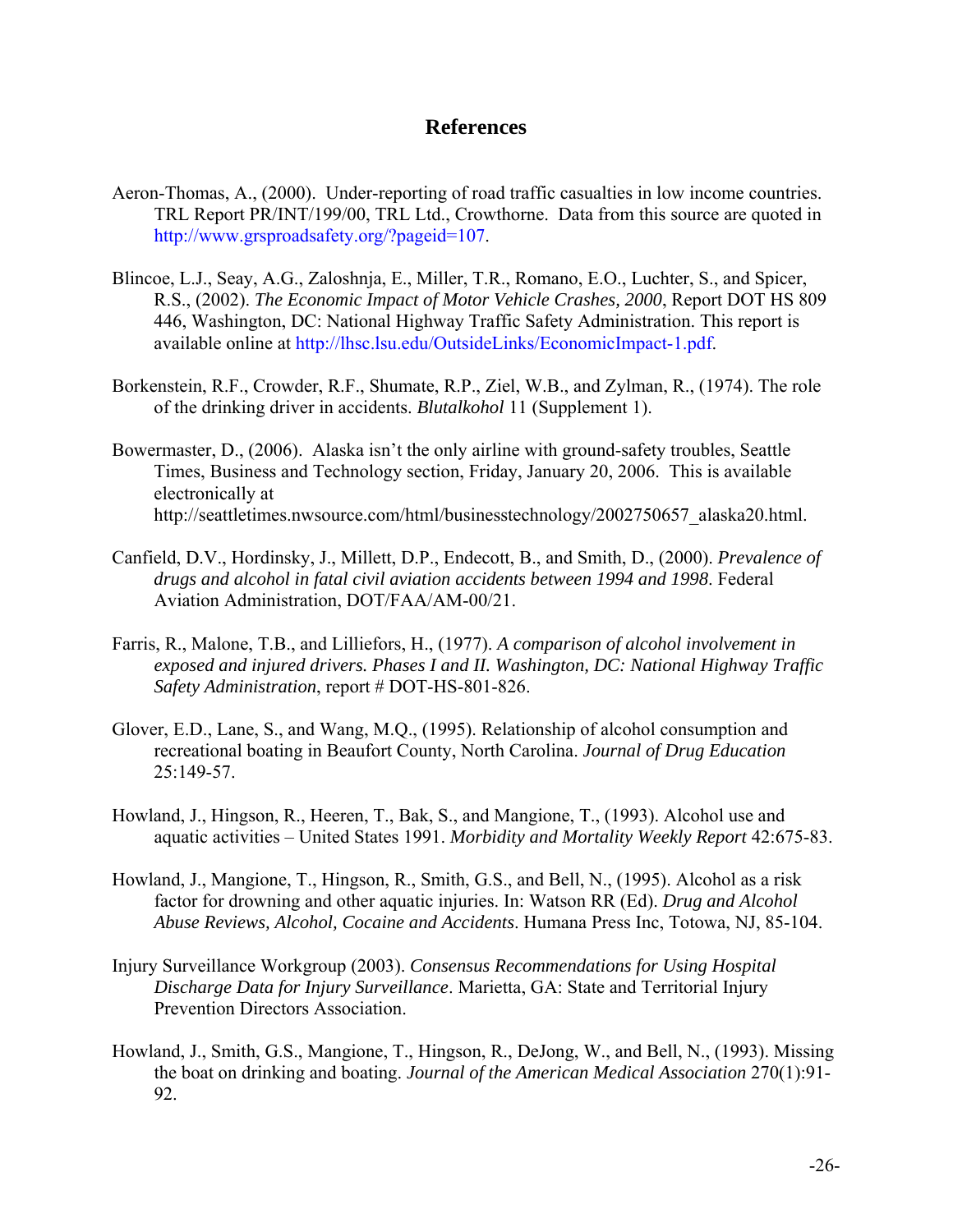- Kolstad, J.L., (1992). Alcohol, drugs, and transportation. *Alcohol, Drugs, and Driving* 8(3- 4):177-83.
- Mangione, T.W., Howland, J., Stowman, S., Lambou, S., and Tsouderos, D., (2000). 1998 National recreational boating survey data book. An Aquatic Resources Trust Fund (Wallop-Breau) report for the U.S. Coast Guard. JSI Research & Training, Boston, MA.
- Mangione, T.W., Tsouderos, D., and Howland, J., (2000) Levels and Types of Boating Exposure for the U.S. Population with Implications for Interpreting Fatality and Accident Data. JSI Research & Training Institute, Inc.
- Miller, T.R., Spicer, R.S., Lestina, D.C., and Levy, D.T., (1999). Is it safest to travel by bicycle, car or big truck? *Journal of Crash Prevention and Injury Control* 1(1):25-34.
- Moody, D.E., Crouch, D.J., Smith, R.P., Cresalie, C.W., Francom, P., Wilkins, D.G., and Rollins, D.E., (1991). Drug and alcohol involvement in railroad accidents. *Journal of Forensic Sciences* 36(5):1474-84.
- National Highway Traffic Safety Administration (1983). *The Economic Cost to Society of Motor Vehicle Accidents*. Washington, DC: National Highway Traffic Safety Administration.
- National Transportation Safety Board (2002). *Current procedures for collecting and reporting U.S. General Aviation accident and activity data*, Safety Report NTSB/SR-05/02, PB2005- 917002.
- Naval Safety Center, School of Aviation Safety, undated. Introduction to maintenance error analysis. This presentation is available electronically at http://www.hf.faa.gov/docs/508/docs/maint\_HFACS1.ppt.
- Newman, D.G., (2004). *Alcohol and Human Performance from an Aviation Perspective: A Review.* Australian Government, Australian Transport Safety Bureau.
- Pastore, A.L., and Maguire, K., Eds. (2003). *Sourcebook of Criminal Justice Statistics* [Online]. Available online at http://www.albany.edu/sourcebook/.
- Perneger, T., and Smith, G.S., (1991). The driver's role in fatal two-car crashes: A paired "casecontrol" study. *American Journal of Epidemiology* 134:1138-45.
- Perrine, M.W., Waller, J.A., and Harris, L.S., (1971). Alcohol and highway safety: behavioral and medical aspects. National Highway Traffic Safety Administration, report # DOT-HS-800-599, Washington, D.C.
- Ranter, H. (2002). Access to air safety information. Paper submitted for the  $2^{nd}$  annual CIS & Eastern Europe Airline Engineering & Maintenance Conference, Budapest and available electronically at,<http://aviation-safety.net/pubs/asn/Access-ASI-paper.pdf>.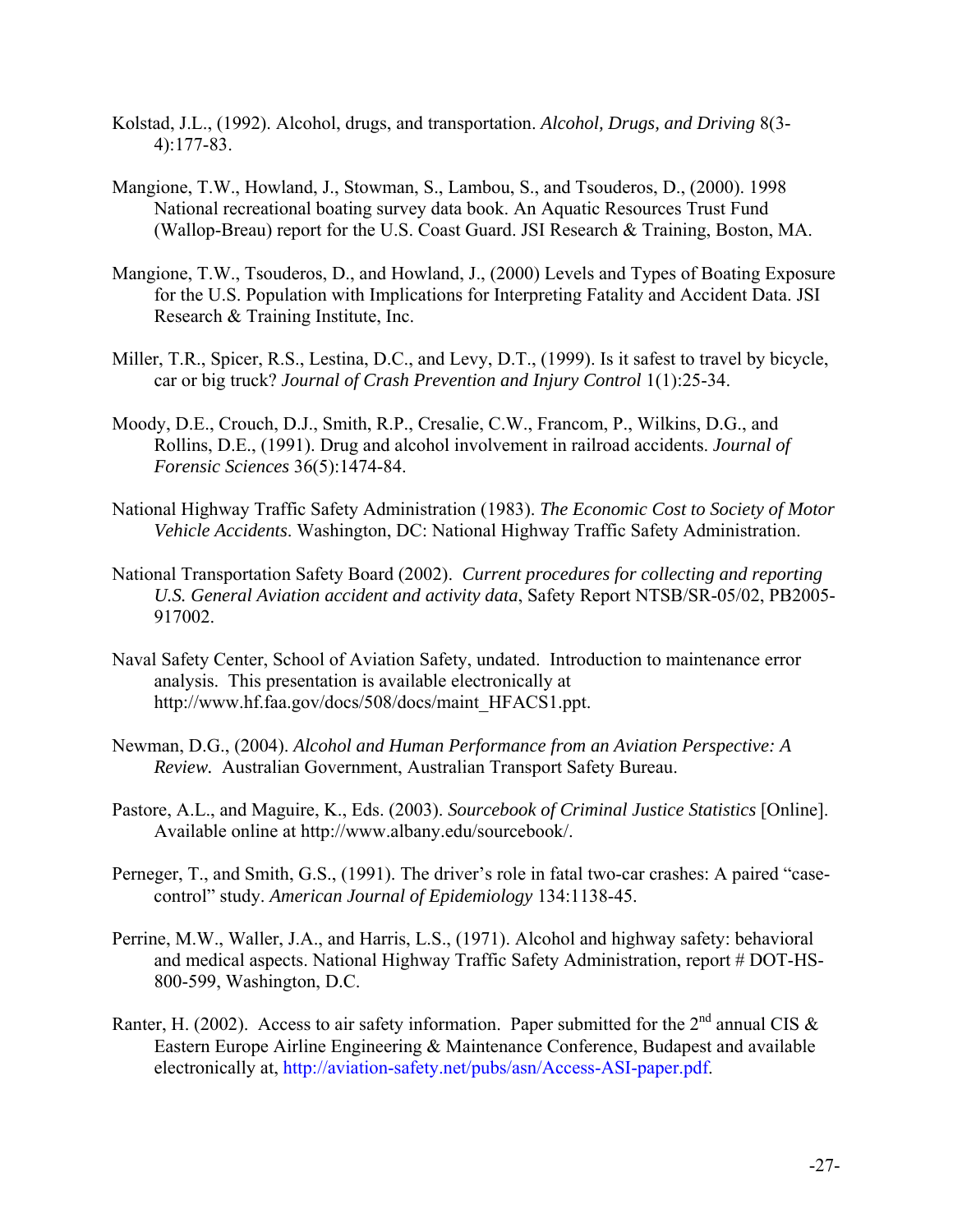- Schmidt, J. K. (1998). Human factors in maintenance, U.S. Naval Postgraduate School. This document is available electronically at [http://www.safetycenter.navy.mil/presentations/aviation/sourcefile/hfacsmaintenance.ppt.](http://www.safetycenter.navy.mil/presentations/aviation/sourcefile/hfacsmaintenance.ppt)
- Schmidt, J. K. (2004). The Naval Aviation approach to error management, paper presented at the NASA 5<sup>th</sup> Risk Management Conference, Glenn Research Center, OH. This document is available electronically at [http://atc.nasa.gov/hostedEvents/rmc5/presentations/schmidt.ppt.](http://atc.nasa.gov/hostedEvents/rmc5/presentations/schmidt.ppt)
- Smith, G.S., Keyl, P.M., Hadley, J.A., Bartley, C.I., Foss, R.D., Tolbert, W.G., and McKnight, J., (2001). Drinking and recreational boating fatalities: a population-based case-control study. *Journal of the American Medical Association* 286(23):2974-80.
- Smith, G.S., Coggan, C., Koelmeyer, T., Patterson, P., Fairnie, V., and Gordon, A., (1999). The role of drowning and boating deaths in the Auckland region. Boating (1980-1997) and all drownings (1988-1997). An updated report to ALAC. Auckland: Injury Prevention Research Centre.
- Spicer, R.S., and Miller, T.R., (2005). The impact of a workplace peer-focused substance abuse prevention and early intervention program. *Alcoholism: Clinical and Experimental Medicine*, 29(4):609-11.
- Strategic Research Group (2003). *2002 National Recreational Boating Survey State Data Report*. www.uscgboating.org/statistics/survey.htm.
- Talley, W.K., (1994). Recreational boating fatality rates and state anti-alcohol boating laws. *Transportation Quarterly* 48:311-14.
- Taneja, N., and Wiegman, D.A., (2002). An analysis of in-flight impairment and incapacitation in fatal general aviation accidents (1990-1998), *Proceedings of the 46<sup>th</sup> Annual Meeting of the Human Factors and Ergonomics Society*, Santa Monica, CA.
- United Kingdom Department for Transport, Marine Accident Investigation Branch, (2002). *Report on the Analysis of Fishing Vessel Accident Data 1992 to 2000*. This is electronically available at [http://www.maib.dft.gov.uk/cms\\_resources/dft\\_masafety\\_504251.pdf.](http://www.maib.dft.gov.uk/cms_resources/dft_masafety_504251.pdf)
- United Kingdom Department for Transport, (2006). Road Safety Research Report No. 69 Under-reporting of Road Casualties – Phase 1. This is electronically available at [http://www.dft.gov.uk/stellent/groups/dft\\_rdsafety/documents/page/dft\\_rdsafety\\_611755.p](http://www.dft.gov.uk/stellent/groups/dft_rdsafety/documents/page/dft_rdsafety_611755.pdf) [df.](http://www.dft.gov.uk/stellent/groups/dft_rdsafety/documents/page/dft_rdsafety_611755.pdf)
- US Department of Homeland Security, United States Coast Guard, (2003). *Boating Statistics*-*2002*, COMDTPUB P16754.16, Washington, DC. This is available electronically at [http://www.uscgboating.org/statistics/Boating\\_Statistics\\_2002.pdf.](http://www.uscgboating.org/statistics/Boating_Statistics_2002.pdf)